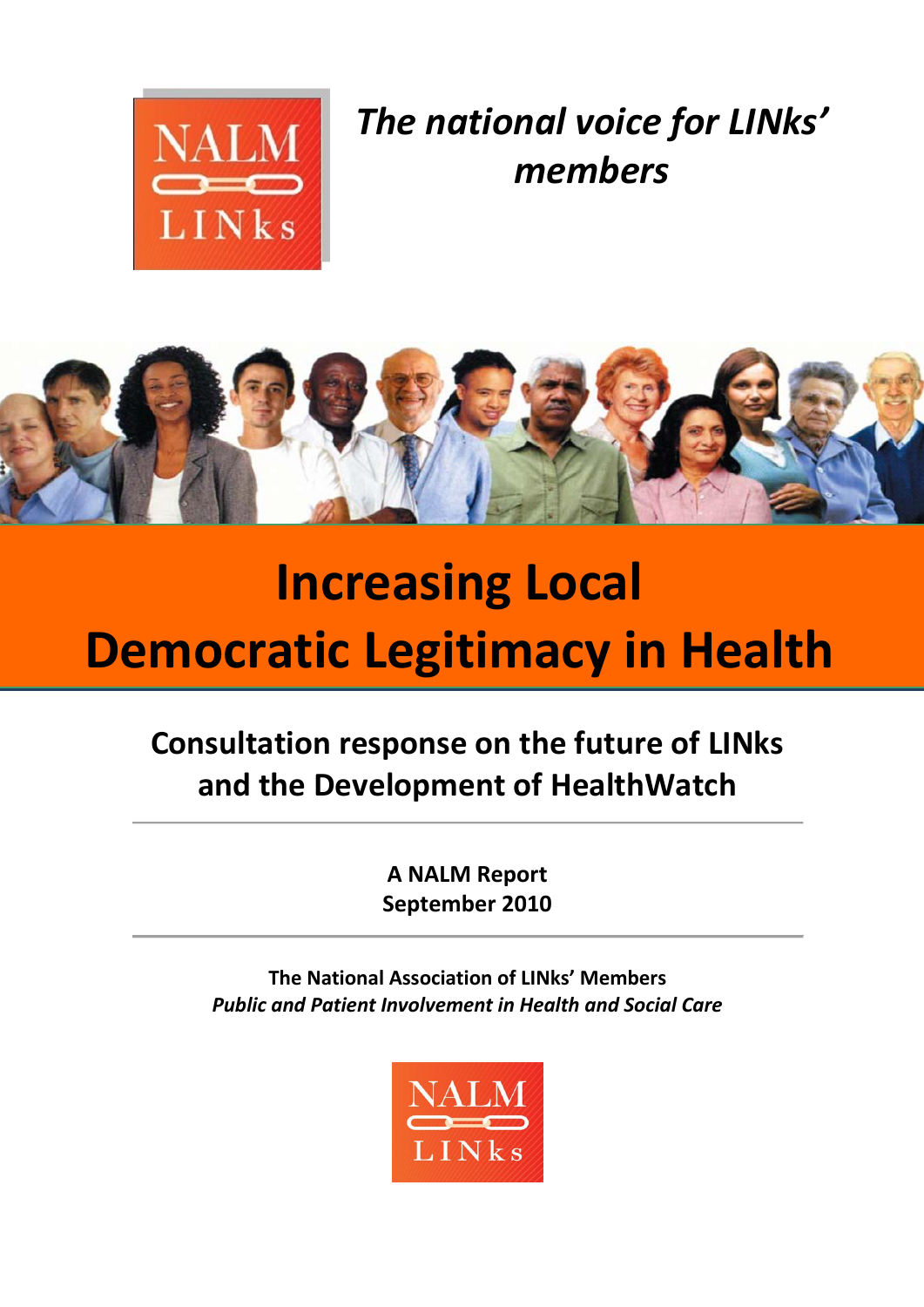# **NATIONAL ASSOCIATION OF LINks' MEMBERS**

**Patient and Public Involvement in Health and Social Care**

# **Increasing Local Democratic Legitimacy in Health**

**Consultation response on the future of LINks and the Development of HealthWatch**

> **A NALM Report September 2010**

30 Portland Rise 0208 809 6551 LONDON, N4 2PP

**VICE CHAIR: RUTH MARSDEN** [ruth@myford.karoo.co.uk](mailto:ruth@myford.karoo.co.uk) The Hollies **01482 849 980** George Street COTTINGHAM, HU16 5QP

**CHAIR: MALCOLM ALEXANDER** Nalm2008@aol.com

[www.nalm.org.uk](http://www.nalm.org.uk/)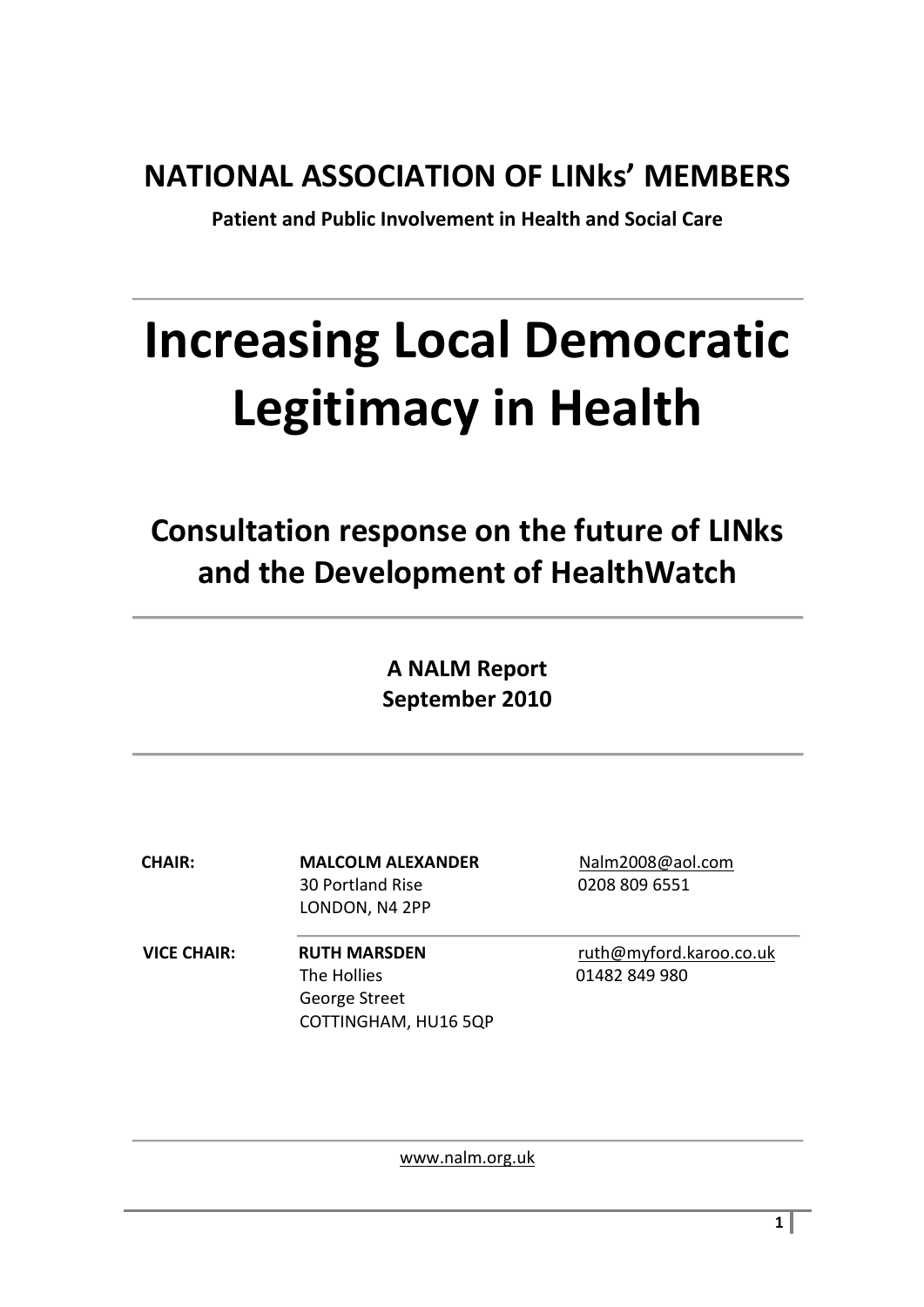# **THE AIMS OF NALM**

#### **The aims of NALM are to:**

- 1. Provide a national voice for LINKs' members.
- 2. Promote public involvement that leads to real change and the ability to influence key decisions about how care services are planned and run.
- 3. Promote the capacity and effectiveness of LINks' members to monitor and influence services at a local, regional and national level and to give people a genuine voice in their health and social care services.
- 4. Support the capacity of communities to be involved and engage in consultations about changes to services, influence key decisions about health and social services and hold those services to account.
- 5. Promote diversity and inclusion and support the involvement of people whose voices are not currently being heard.
- 6. Promote open and transparent communication between communities across the country and the health service.
- 7. Promote accountability in the NHS and social care to patients and the public.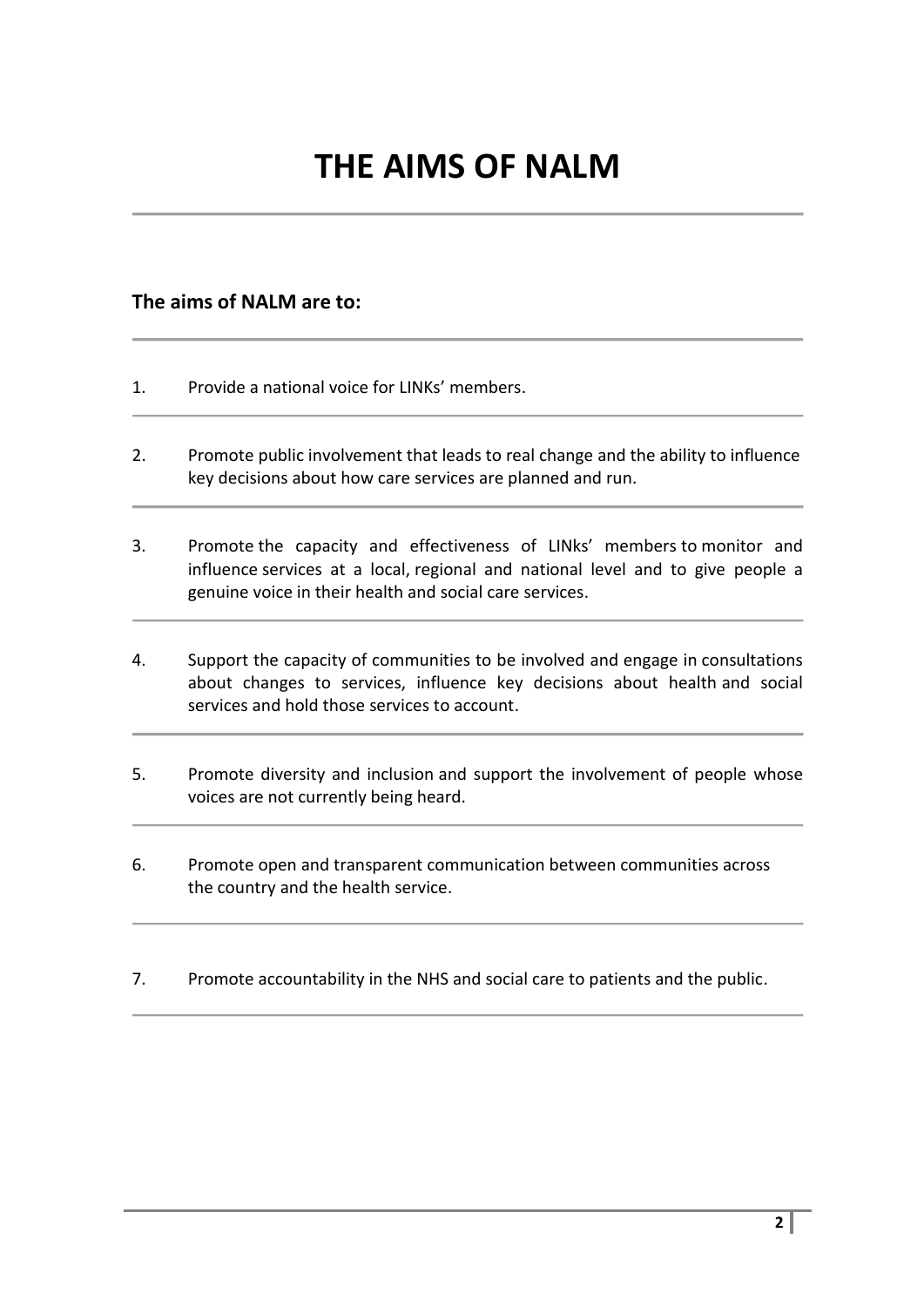# **CONTENTS**

|    | <b>INTRODUCTION</b> |                                                                                            |                        |  |  |  | 4  |
|----|---------------------|--------------------------------------------------------------------------------------------|------------------------|--|--|--|----|
|    |                     | <b>KEY RECOMMENDATIONS</b>                                                                 |                        |  |  |  | 6  |
|    |                     | 1. DEVELOPING HEALTHWATCH - Local Perspective<br>Training of HealthWatch Members and Staff |                        |  |  |  | 8  |
|    |                     | How can HealthWatch get the balance right between<br>Funding and Status of HealthWatch     | health and social care |  |  |  |    |
|    |                     | <b>Advocacy for Complainants</b>                                                           |                        |  |  |  |    |
|    |                     | How should LINks build and promote diversity and inclusion?                                |                        |  |  |  |    |
|    |                     | 2. WHAT'S IN A NAME - HEALTHWATCH or CAREWATCH?                                            |                        |  |  |  | 10 |
|    |                     | 3. DEVELOPING NATIONAL HEALTHWATCH                                                         |                        |  |  |  | 10 |
|    |                     | Influence on health and social care                                                        |                        |  |  |  |    |
|    |                     | National HealthWatch functions                                                             |                        |  |  |  |    |
|    |                     | Specific roles of National HealthWatch                                                     |                        |  |  |  |    |
|    |                     | Organisation form of National HealthWatch                                                  |                        |  |  |  |    |
|    |                     | 4. DEVELOPING THE CAPACITY MONITOR SOCIAL CARE                                             |                        |  |  |  | 12 |
|    |                     | Working with Carers and Relatives                                                          |                        |  |  |  |    |
|    |                     | <b>Monitoring Care Homes</b>                                                               |                        |  |  |  |    |
|    |                     | HealthWatch Priorities in Monitoring Social Care                                           |                        |  |  |  |    |
|    |                     | <b>5. TRANSFOMATION BOARD</b>                                                              |                        |  |  |  | 14 |
|    |                     | Transformation Board Objectives and Terms of Reference                                     |                        |  |  |  |    |
|    | <b>OBJECTIVES </b>  |                                                                                            |                        |  |  |  | 15 |
|    |                     | <b>KEY COMMUNICATIONS </b>                                                                 |                        |  |  |  | 16 |
|    | <b>APPENDICES</b>   |                                                                                            |                        |  |  |  |    |
| 1. |                     | THE WHITE PAPER                                                                            |                        |  |  |  | 18 |
| 2. |                     | THE STATUTORY ROLE OF LINKS                                                                |                        |  |  |  | 20 |
| 3. |                     | THE NHS CONSTITUTION                                                                       |                        |  |  |  | 22 |
| 4. |                     | THE LESSONS OF THE TRANSITION ADVISORY BOARD (TAB)                                         |                        |  |  |  | 22 |
| 5. |                     | CHCs, PPIFs and LINks - LESSONS FROM HISTORY                                               |                        |  |  |  | 25 |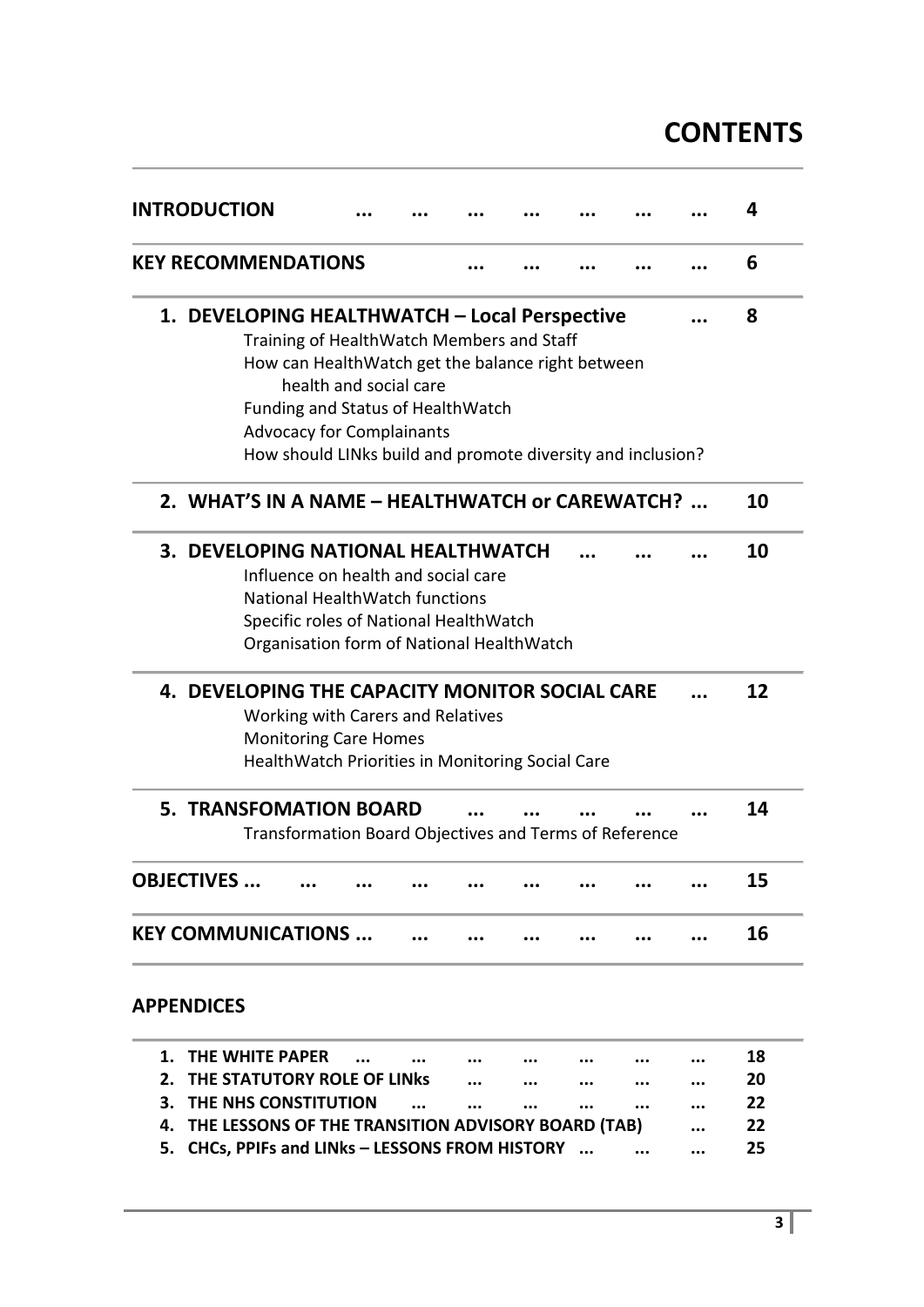### **Introduction**

We have had the opportunity - since 2003 - to compare three unique models of PPI, each having been developed with the intention of empowering the public. In each case there have been great concerns about opportunities for communities to influence access to ... and the quality of, services. The effectiveness and performance of each PPI systems has been highly variable.

NALM welcomes HealthWatch at a local and national level. We believe this development could substantially increase the power and influence of local people, enable communities across the country to monitor services more effectively, provide a voice that will be heard in the local, regional and national development of health and social care policy, and influence commissioning at every level.

But to do this effectively, HealthWatch locally and nationally must be fully independent and democratic, with appropriate statutory powers to monitor the NHS and social care. The HealthWatch system must also have duties to involve the public at a local and national level.

Whilst fully supporting the HealthWatch model, we fundamentally disagree with the dependent relationship that HealthWatch is intended to have on the CQC and Local Authorities. We believe this approach will be expensive to establish, and will undermine the independence of HealthWatch – it must not be dependent on the bodies it monitors and holds to account.

We understood the Big Society model was meant to dismantle the 'command and control' approach to public services, but the model proposed intensifies centralised command and control. Instead of empowering communities, it offers an expensive and rigid model, that we believe will undermine the freedom of communities to build powerful local and national bodies, that reach out to local people and empower them to radically improve services.

In relation to the funding of HealthWatch, delegates to the NALM Conference on July  $8<sup>th</sup>$ 2010 made the powerful point that without security of funding, at least for an initial period, HealthWatch would be vulnerable and would not thrive in its new metamorphosis. HealthWatch must monitor, scrutinise and work with local people. Volunteers are versatile, imaginative and hard working, but they need stability, continuity and their own staff to get PPI in health and social care back on the road. LINks can build a highly efficient and effective HealthWatch system at low cost, if freed from the constraints of bureaucracy and central control.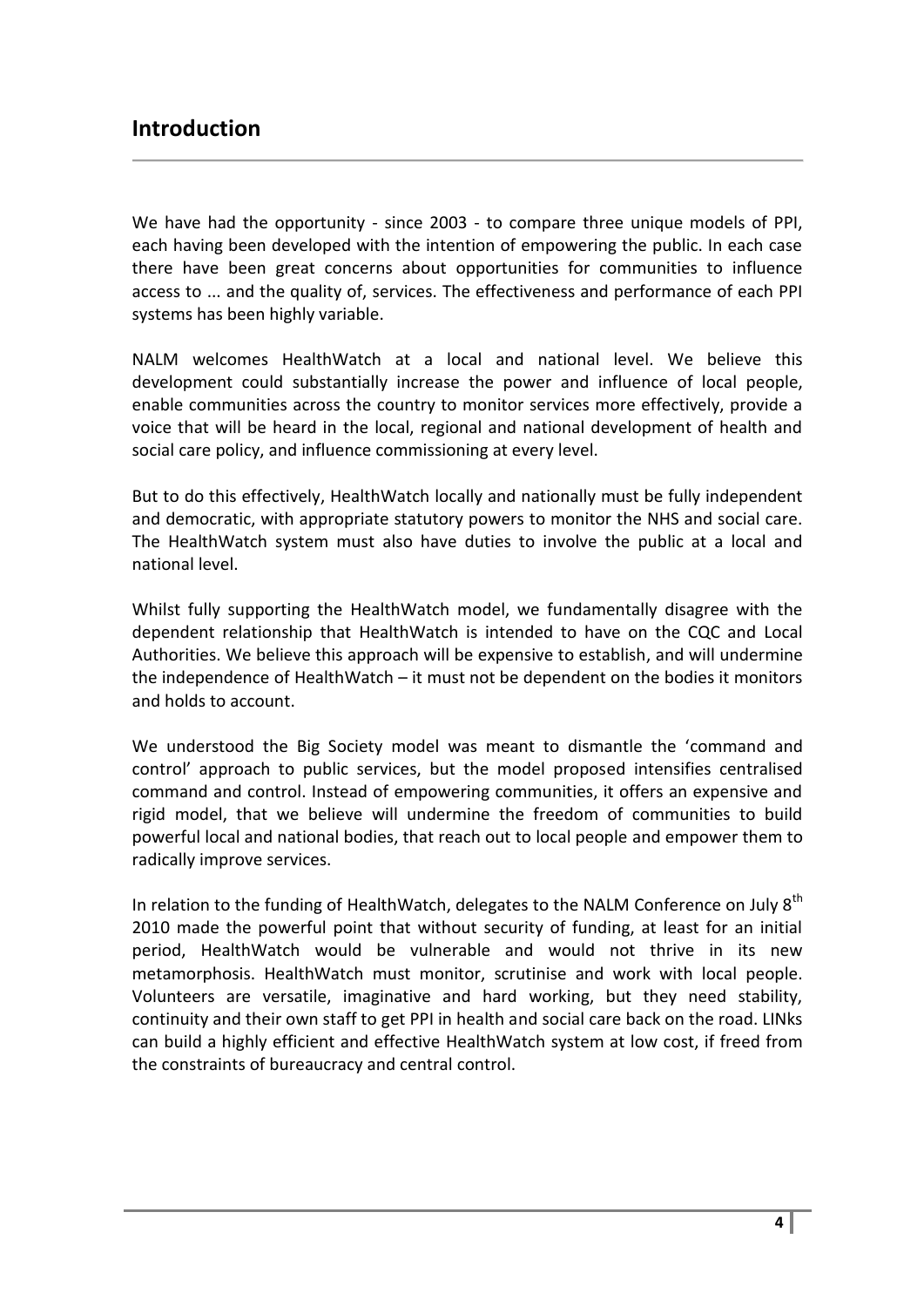NALM believes that an independent HealthWatch will thrive and be able to hold the regulators and the whole of the health and social care system to account. But this requires current legislation to be modified so that relevant government Departments, statutory bodies, Local Authorities and providers and commissioners of health and social care have a duty to involve HealthWatch in decision making, commissioning and service development.

To be successful, the new system must be widely advertised and a duty place on commissioners and providers to publicise HealthWatch to all users and carers.

HealthWatch provides a significant opportunity for growth, development and real outcomes for public involvement, if the community is freed to use its talents and imagination to build this new system.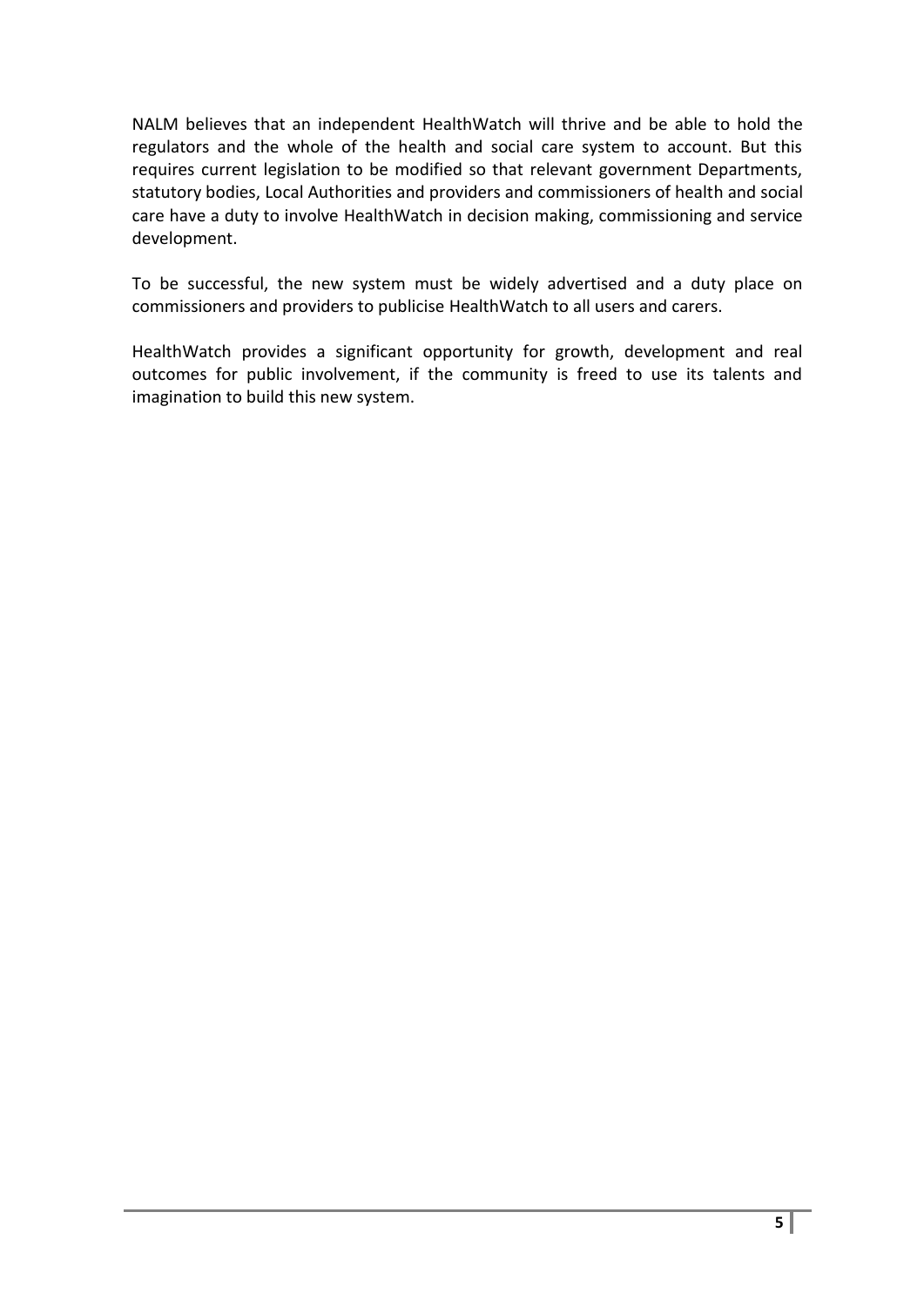#### **Location in the CQC**

 **National HealthWatch should not be located within the CQC. It must be an independent, 'bottom-up' democratic body led by elected representatives from Local HealthWatch.**

 **Holding regulators, providers and commissioners to account**

 **National and Local HealthWatch must be wholly independent, able to hold the regulators and the whole of the health and social care system to account.**

#### **Guarantor of rights and independence**

 **National HealthWatch should be the guarantor of the rights, duties and independence of local HealthWatch.**

#### **Local of statutory duties**

 **The statutory duties of National HealthWatch should be vested in the national bodies that it holds to account by amendments to current legislation, e.g. the duty of CQC to consult HealthWatch should be established through an amendment to the Health and Social Care Act 2008.**

#### **Accountability of HealthWatch**

 **Clear accountability is essential for both the Local and National HealthWatch. These bodies must be able to demonstrate how they are serving the community, and what action they are taking with respect to concerns raised about services in any part of the country.**

#### **Expert advice for local HealthWatch**

 **National HealthWatch must promote and share good practice, be a source of responsive and expert advice.**

#### **Sources of good practice**

 **An information system of successful HealthWatch work should be maintained by the National HealthWatch, to show what can be achieved. It should also hold the PPI specialist library and have access to DH and other department libraries.**

#### **Legal and policy advice**

 **National HealthWatch must be able to give legal and policy advice to local HealthWatch and have resources to communicate local and national issues to the public.**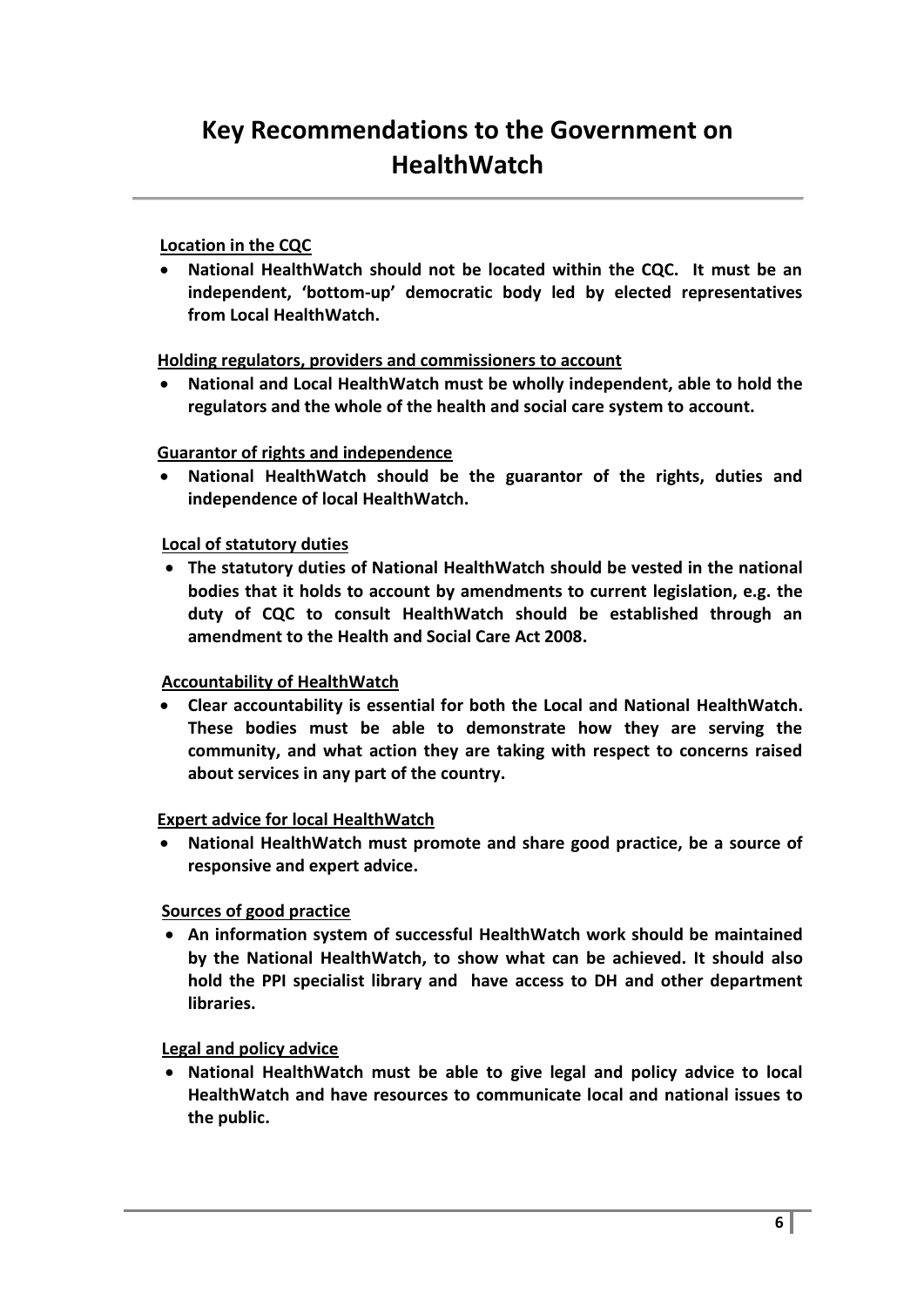**Governance advice**

 **National HealthWatch must provide draft governance documents and guidelines to Local HealthWatch for local modification.**

#### **Independence from Local Authorities**

 **Local HealthWatch should be fully independent of Local Authorities and must not be accountable to any body that it monitors.**

#### **Ring-fenced funding**

 **Local HealthWatch must have centrally provided ring-fenced funding. They are unlikely to survive without secure funding.**

#### **Powers to enter and view**

 **Local HealthWatch must have the power to enter and view the premises of all health and social care providers regulated by the CQC at any time they believe is appropriate and in the interests of patient and service users;**

#### **Publicising the role of HealthWatch**

 **There should be a statutory duty for all health and social care commissioners and providers to advertise Local HealthWatch. Public awareness of HealthWatch is essential. Local and National HealthWatch must be comprehensively advertised to the public. Inexpensive advertising is available through many community agencies and Local Authorities.**

#### **Statutory power to refer commissioning decisions**

 **HealthWatch will require statutory powers to refer commissioning decisions, if these decisions are believed to be detrimental to the quality and outcomes of health or social care. HealthWatch must have a statutory role in health and social care commissioning.**

#### **Calling providers and commissioners to account**

 **HealthWatch should be able to require NHS and social care staff, and representatives, to attend their meetings for questioning about the design, quality and outcomes of health and social care.**

#### **Focus on outcomes**

 **Local and National HealthWatch should ensure that their work is outcome focussed and their achievements well publicised to the public, local and national government.**

#### **LINks involvement in transition**

 **LINk Members must be actively involved in all aspects of the transition to HealthWatch.**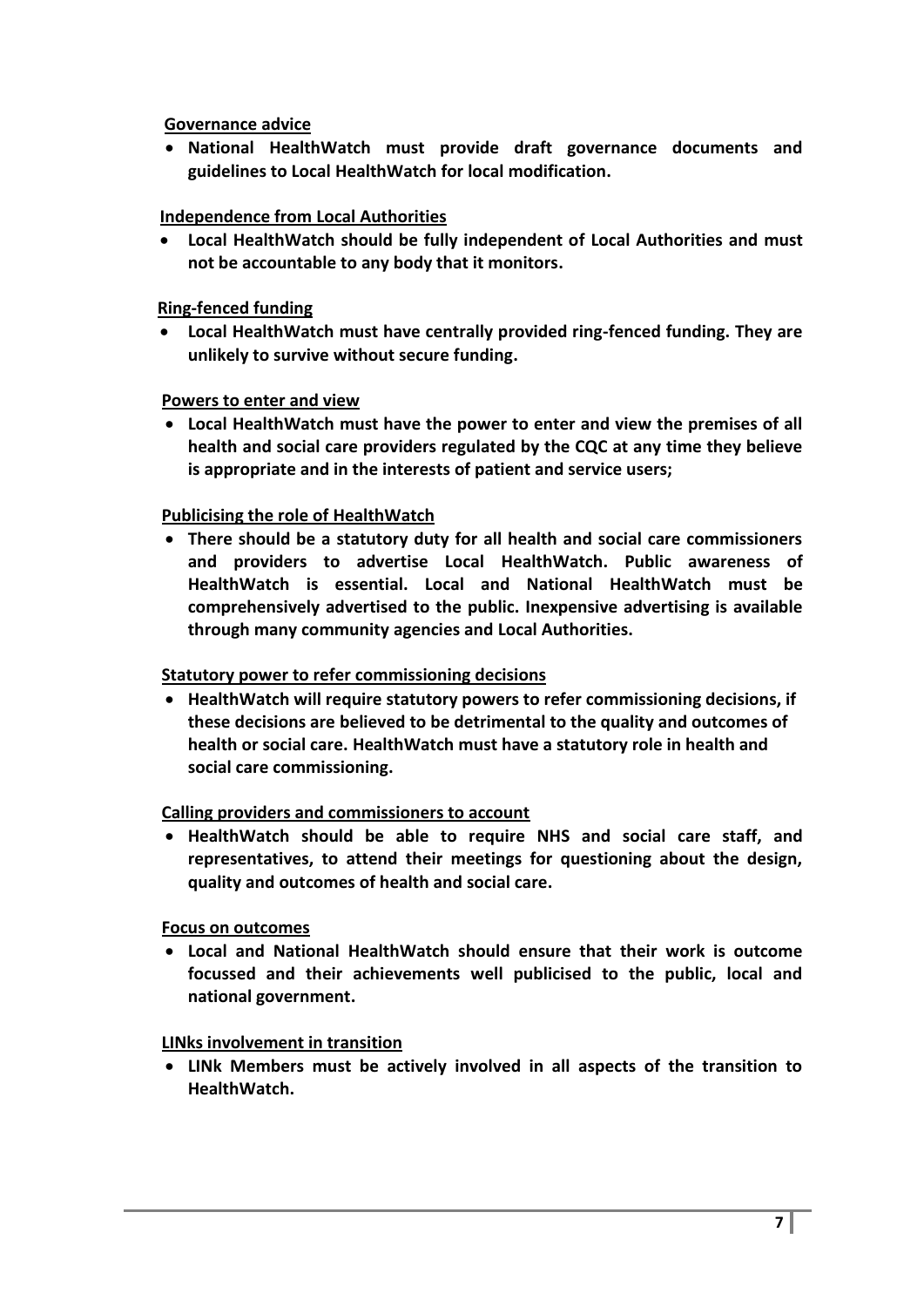# **1. Developing HealthWatch – Local Perspective**

#### **Training of HealthWatch members and staff**

- National HealthWatch should lead on the training of LINk members and staff.
- There should be a core national curriculum in relation to training and induction, but the training should be delivered locally. A basic skills-set should be established in relation to the competencies that both LINks members and staff require to operate effectively and training should be certificated.

#### **How can HealthWatch get the balance right between health and social care?**

- In collaboration with directors of public health, HealthWatch should take a lead in preventative health campaigns in relation to both health and social care.
- As a component of their work with Health and Wellbeing Boards, HealthWatch should monitor local health policies for evidence that social care implication have been considered.
- HealthWatch must have a major role in the development of commissioning arrangements, both in relation to PCT, GP/practice based commissioning and specialist regional and national commissioning. Each commission board and committee should have 50% representation from HealthWatch members as participant observers.
- HealthWatch must have access to private and voluntary sector commissioners and providers of health and social care, and rights of access to information equivalent to rights of access in the public sector.

#### **Funding and status of HealthWatch**

- HealthWatch should be centrally funded through National HealthWatch, and resources must be ring-fenced.
- Funding through Local Authorities has **not** been successful in many parts of the country and should be abandoned. There are major conflicts of interest as Local Authorities provide and commission services that will be monitored by HealthWatch.
- Where HealthWatch and Hosts agree that the relationship has successful, support from the Host should continue. Where the relationship has not worked, HealthWatch should have the option of choosing its own staff or hosts.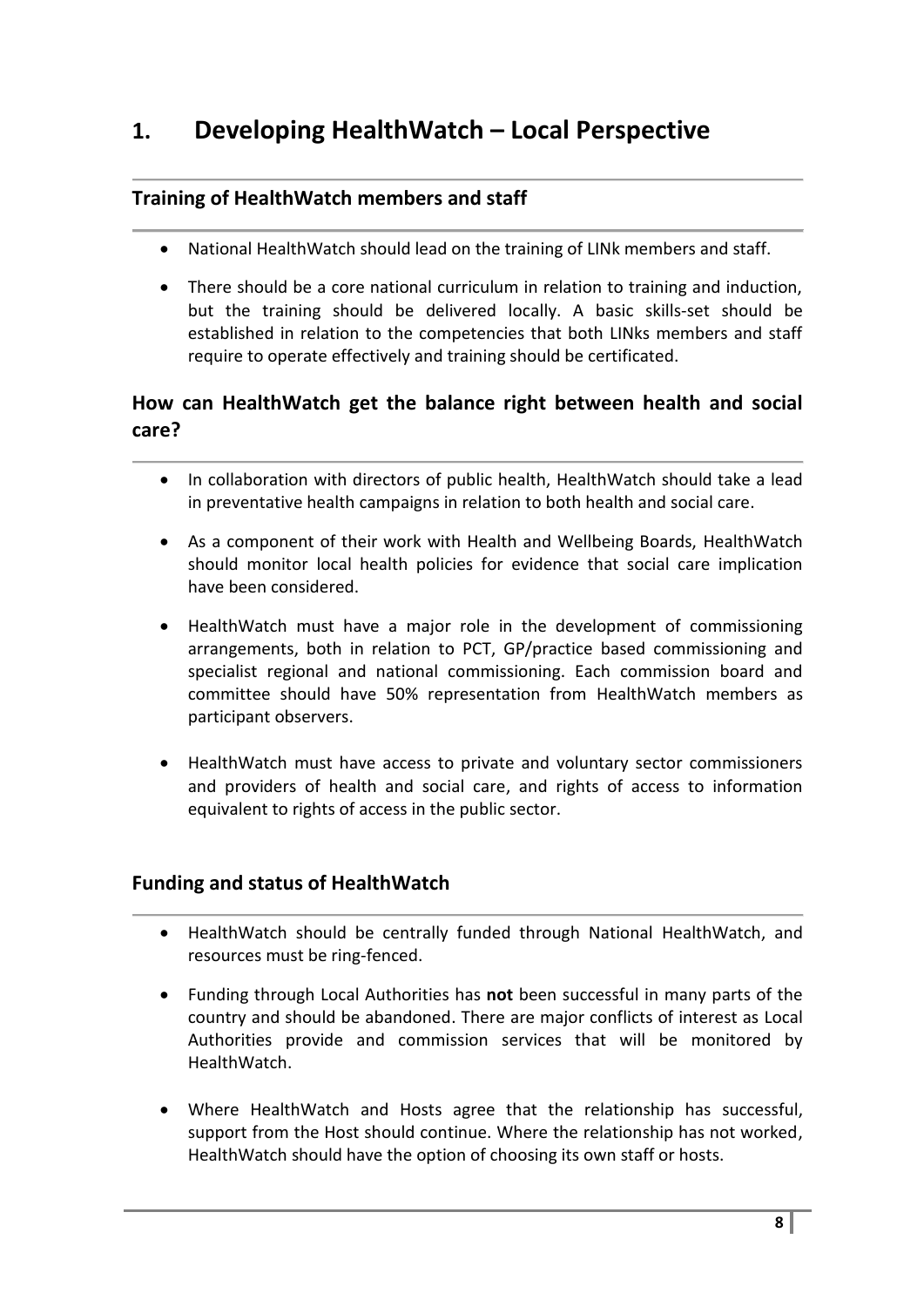- HealthWatch must not be accountable to Local Authorities for the reasons given in bullet two.
- HealthWatch should become legal entities in their own right, able to employ staff and fund projects.
- All local resources for patient and public involvement should be centralised in the HealthWatch budget, so that HealthWatch can support, initiate and carry out community research, community development and outreach work.
- HealthWatch must be completely independent of government, government quangos and other bodies that provide and commission services
- Mentoring arrangements should be developed to support poorly performing LINks to assist them transformation into HealthWatch.
- National HealthWatch should provide model governance documents that local HealthWatch can adapt to their local circumstances.

#### **Advocacy for complainants**

- ICAS (Independent Complaints Advocacy Services) should be fully integrated into HealthWatch in every part of the country.
- Feedback from complaints following investigations is essential data for HealthWatch. This should include all recommendations made following complaints investigations by health and social care agencies and evidence of enduring improvements following implementation of recommendations.
- Initially the Independent Complaints Advocacy Service (ICAS) could be located within National HealthWatch and gradually develop capacity in HealthWatch for a local complaints advocacy service.

#### **How should LINks build and promote diversity and inclusion?**

- HealthWatch should work consistently and strategically with all communities, and ensure that they have the opportunity through the HealthWatch to influence health and social care in their area.
- Where specific groups or communities have a low level of participation in service development, proactive outreach work will be essential for HealthWatch
- HealthWatch should be supported to develop of culturally sensitive services and the most effective methods of promoting diversity and inclusion.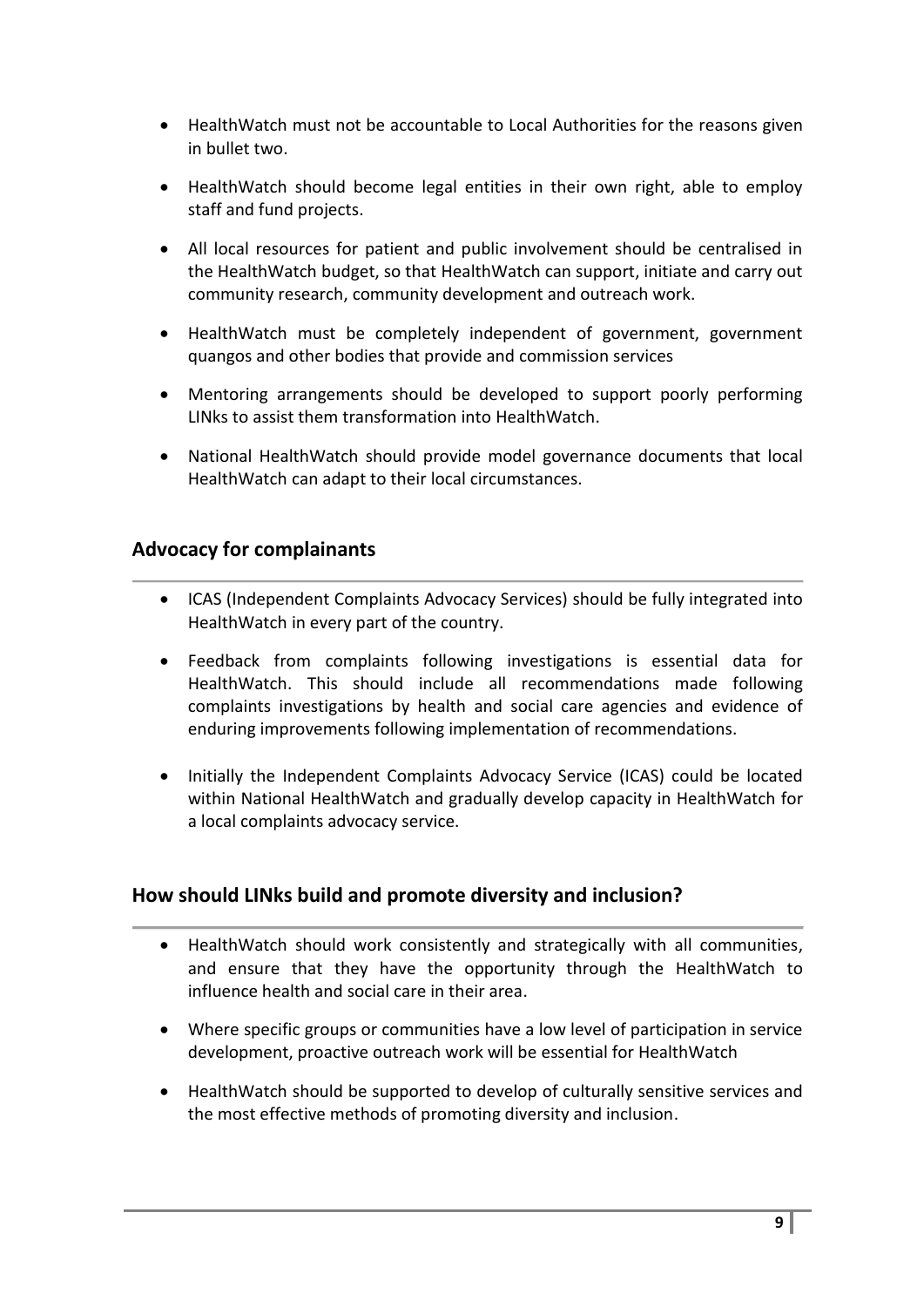# **2. What's in a name ... HealthWatch or CareWatch?**

 Agreement must be reached on whether the new system is best called CareWatch to reflect the major role in social care activities. The focus on social care is always minimal in discussions about the role of HealthWatch.

# **3. Developing National HealthWatch**

#### **Influence on health and social care**

- HealthWatch must not be part of the CQC because this would create a major conflict of interests and increase the risk of future major disasters of the type that occurred at the Mid Staffordshire Foundation Trust. In view of the governments plan to abolish overview and scrutiny committees the full independence of HealthWatch is essential.
- National HealthWatch must be wholly independent and seen to be so. This would help to ensure that the monitoring and development of health and social care is a high priority at a national, regional and local level and that the public has real influence on policy and strategy. Advocating for the public in national policy debates, e.g. about personalisation and care pathways, and ensuring the local views have impact on the national agenda must be a very high priority for HealthWatch.
- The Board of HealthWatch must be elected from local HealthWatch.
- For National HealthWatch to be credible, NALM must have a major role in its development and fully funded for this task. NALM, National Voices and ICAS are critical partners in this development.
- National HealthWatch must have an intelligence gathering role and should identify and promulgate best practice from and to local HealthWatch. National HealthWatch should be a source of best practice in involvement and consultation practice and strategy.
- HealthWatch nationally must hold the NHS and arms length bodies, e.g. the Care Quality Commission (CQC) and the National Commissioning Board to account.
- National HealthWatch must give advice to local HW on public involvement and influence deficit issue, relation people living in rural areas, specific cultural groups and communities and in relation to the six equality strands in the Equalities Act.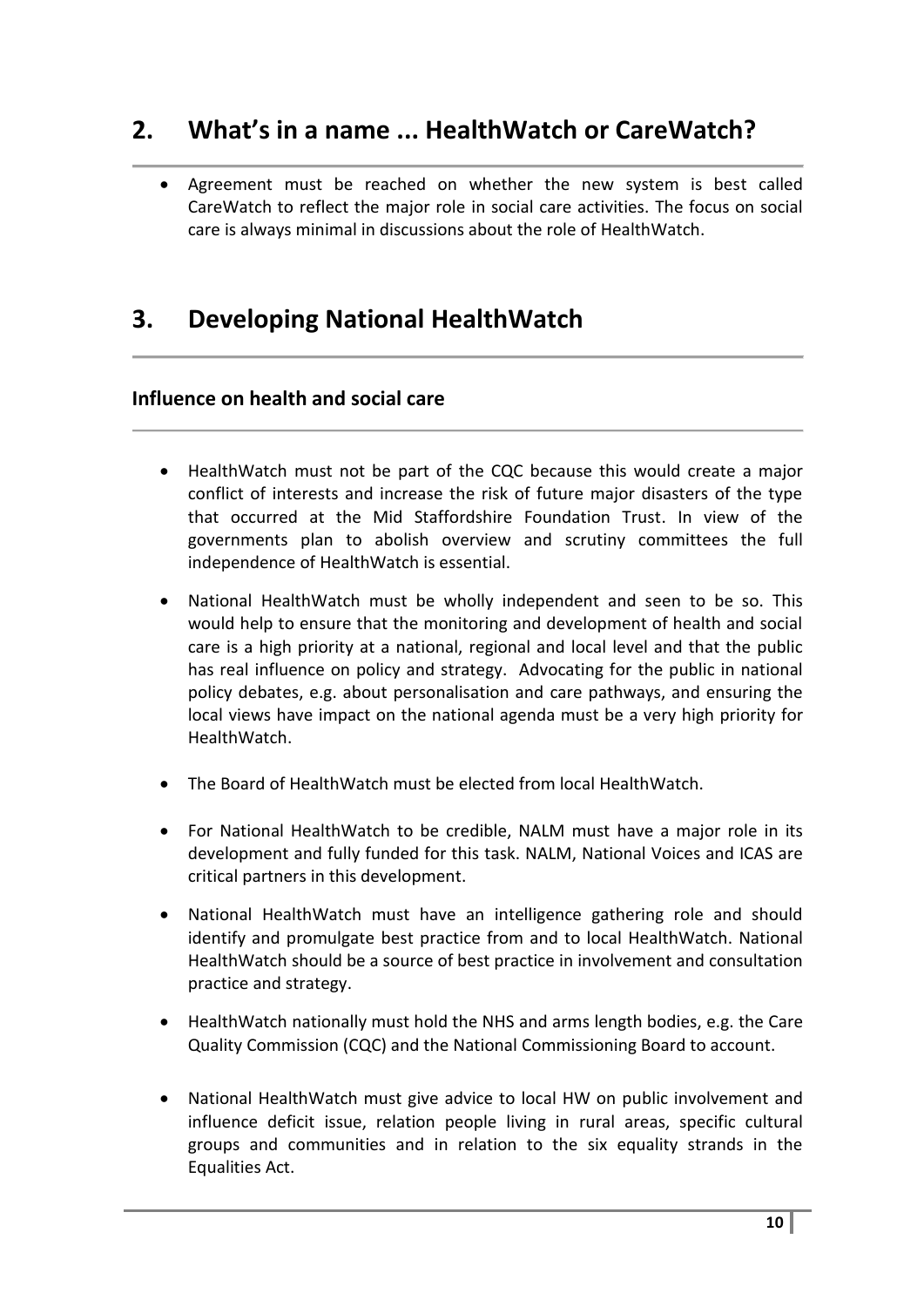#### **National HealthWatch functions**

- Advising on legislation relevant to the promotion of patients and public involvement in health and social care.
- Developing policy based on local issues raised by local and regional HealthWatch.
- Working with MPs to brief them on key issues about the role of HealthWatch and policies issues raised by HealthWatch.
- Briefing Ministers and opposition leads on health and social care issues generated by HealthWatch locally and nationally.
- Providing evidence to the Health Select Committees and other select committees.
- Working with the parliamentary All Party Group on Patient and Public Involvement.
- Establishing of regional HealthWatch based on needs of local bodies.
- Working with the Department of Health and Local Government Association to develop effective scrutiny of local government health and social care services.

#### **Specific roles of National HealthWatch**

- Receiving and disseminating information to and from local HealthWatch.
- Inform, advise and advocate at a national level for local HealthWatch on national health and social care issues.
- Be a source of specialist advice, expertise and support for local HealthWatch.
- Develop accredited training for HealthWatch members to a national standard.
- Provide legal advice and support when issues arise about involvement and consultation procedures and access to treatment.
- Develop research capacity at national and regional level in relation to public involvement issues.
- Policy development work in relation to issues raised by local HealthWatch and the wider public.
- Collation and assessment of Annual Reports.
- Acting as a source of advice and conciliation for local disputes including conflict resolution with local HealthWatch and Local Authorities.
- Providing indemnity for HealthWatch members.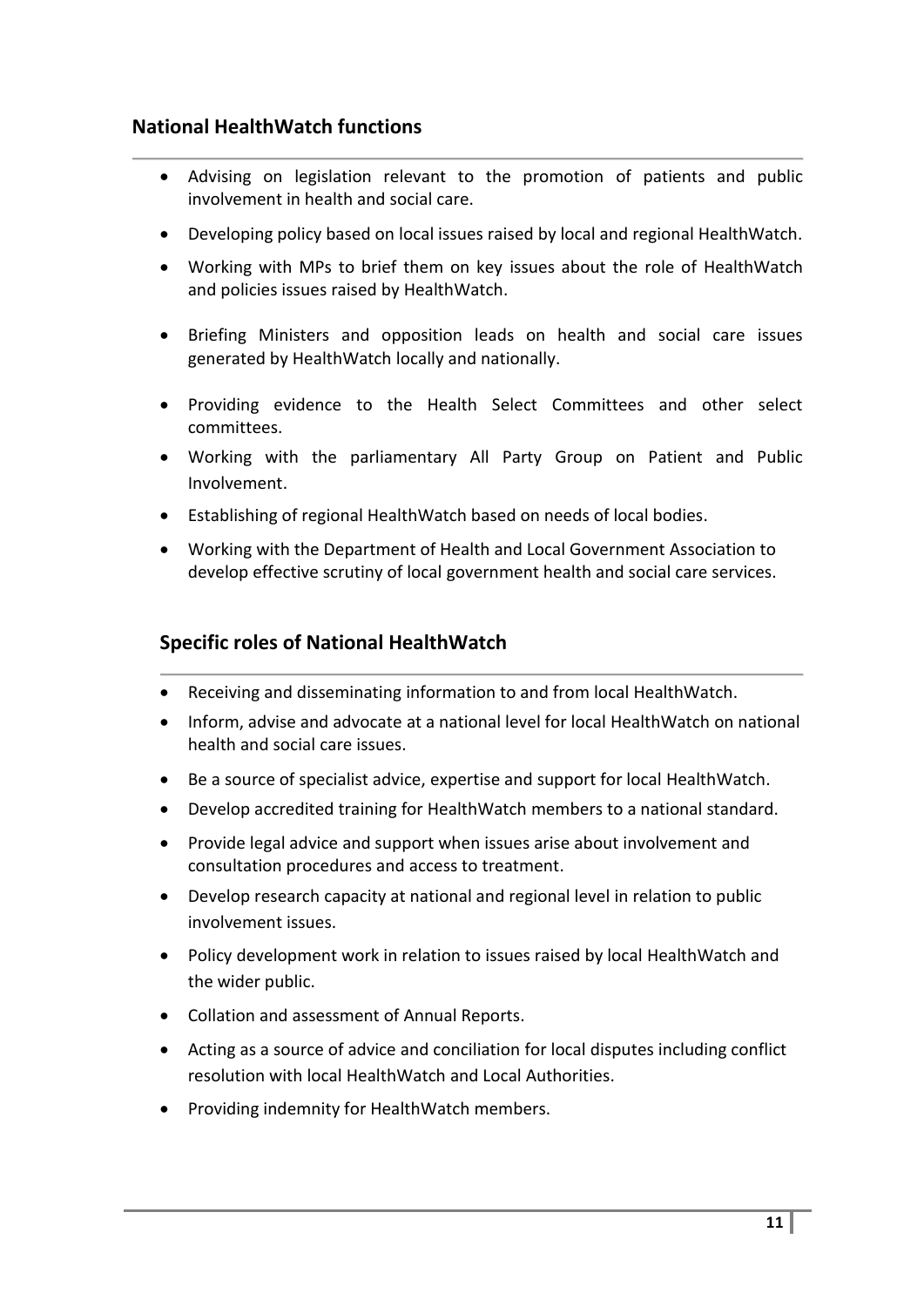#### **Organisation form of National HealthWatch**

- Run by a nationally elected council of HealthWatch members to ensure that local voices are heard at a regional and national level and that the National HealthWatch is directed by HealthWatch.
- Constitution agreed by the members of HealthWatch
- Development of a Service Handbook to ensure that HealthWatch know exactly what they can expect from the national body.
- Statutory powers to be created through the bodies National HealthWatch monitors and held to account, e.g. the legislation would require the CQC and National Commissioning Board to consult with, respond to issues raised and be held to account by National HealthWatch.

# **4. Developing the capacity to monitor social care**

- Training packages and skills audits to build the capacity of HealthWatch to monitor social care, must be developed. Training should include'knowledge' of safeguarding, the assessment process and how resources are allocated, equality, inclusion and diversity.
- HealthWatch recruitment should include a strong focus on people with social care knowledge or experience
- Local Authorities be required to identify on their website and in their literature social care officers responsible for service quality, recording accidents, incidents and risks.
- HealthWatch should gather information from Local Authorities about what services are contracted, what is in the contracts, whether there are effective complaints procedures and how quality is assessed.
- Private agencies/companies providing social care services should be required to share information about standards of care and risk management with HealthWatch.
- Building relationships with Experts by Experience will create enormous shared capacity in the monitoring of care homes.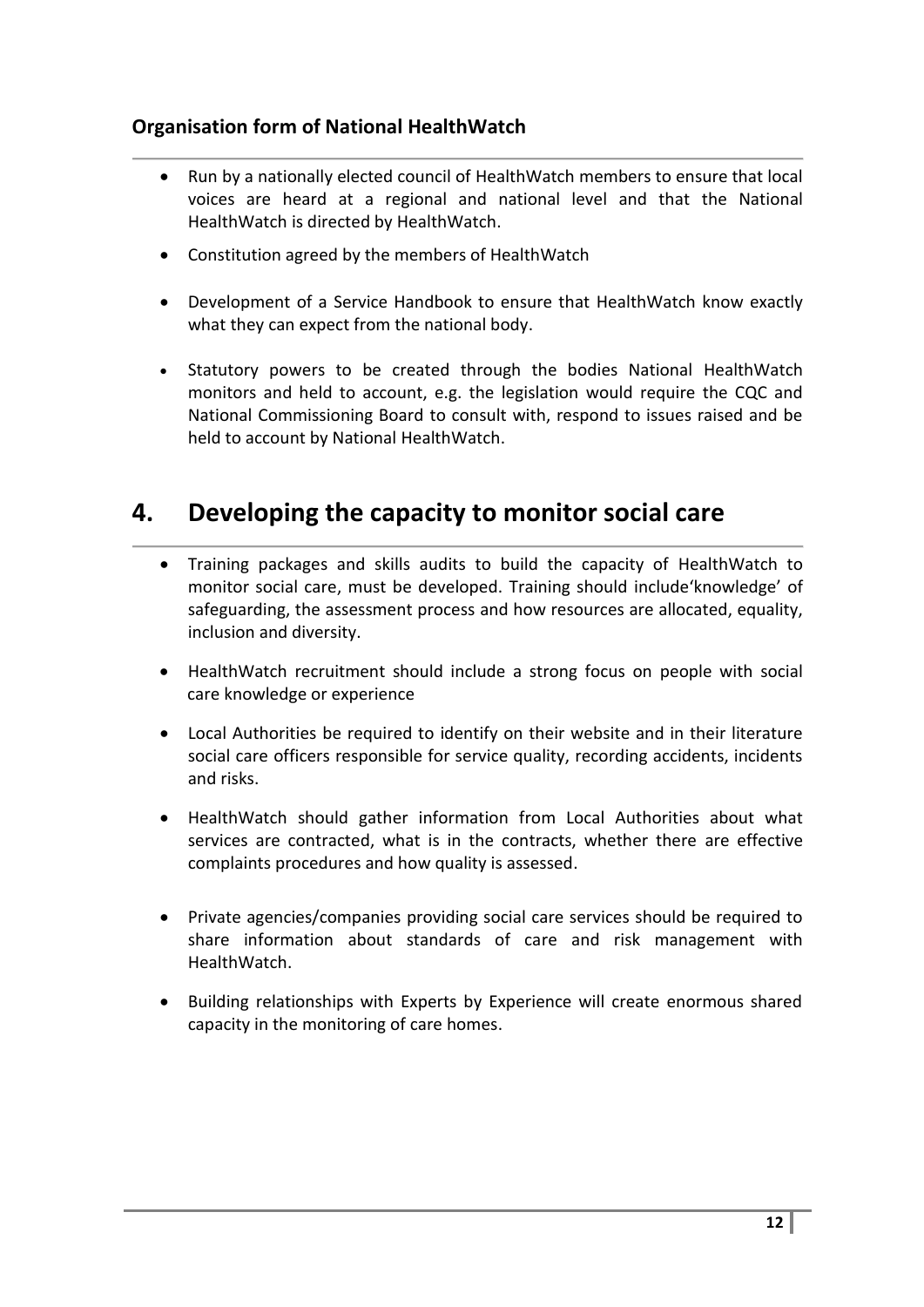HealthWatch will need to develop systems to gather information on behalf of people who have lost the capacity to evaluate the effectiveness of care being provided to them.

#### **Monitoring care homes**

 HealthWatch should specifically share information on problems encountered in monitoring care home and consider whether the Act should be strengthened to allow LINks greater access to all care homes and all parts of care homes.

| HealthWatch priorities in monitoring social care                                                                                                    |
|-----------------------------------------------------------------------------------------------------------------------------------------------------|
| Developing more effective systems to monitor domiciliary care.                                                                                      |
| Creating methods to communicate with young people in the process of<br>transition from children's to adult services.                                |
| Developing techniques to talk to vulnerable users and especially people who<br>find it difficult to communicate.                                    |
| Producing publicity about the role of HealthWatch through website and<br>bulletins.                                                                 |
| Developing a research strategy to build HealthWatch knowledge of local needs<br>and the capacity to monitor social care services within their area. |
| Carrying out surveys of users of social care and carers to ascertain their needs.                                                                   |
| Making connections with other bodies, 'Experts by Experience, CAB and GPs                                                                           |
| Ensuring HealthWatch has a good knowledge of local cultures which it obtains<br>first hand.                                                         |
|                                                                                                                                                     |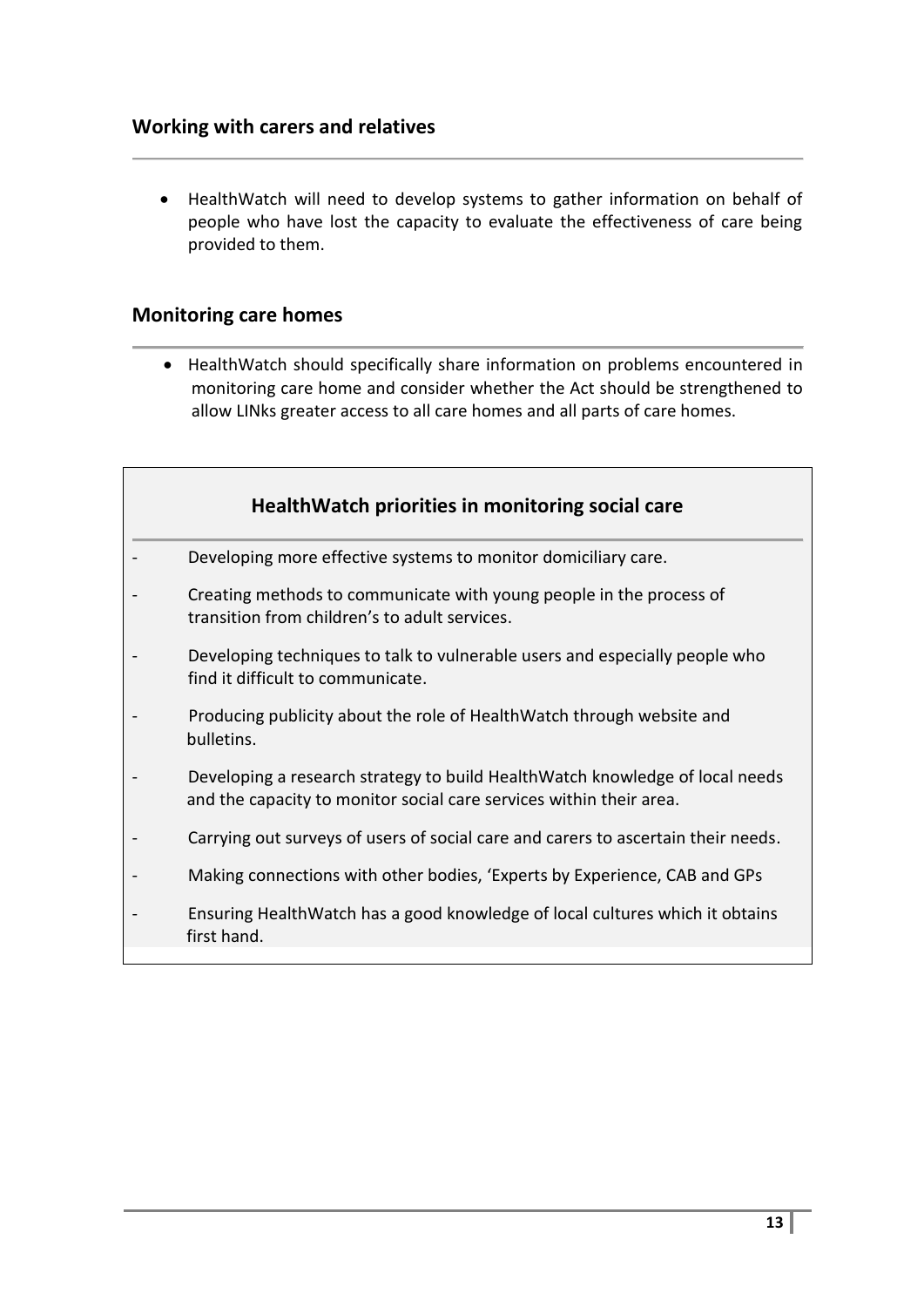# **5. Transformation Board**

- A Transformation Board is being established by NALM to influence the development of local and national HealthWatch.
- A key aim of the Board is to give Ministers a clear steer on the appropriate means of developing HealthWatch.
- The transition from LINk to the new HealthWatch system should be completed in not more than one year after the Board has presented its report to Ministers.
- To ensure democratic accountability, NALM will hold its regional elections in the autumn of 2010 so that NALM representative on the Board will be newly elected.
- The Board will be interactive, work in partnership with other key agencies and have a strong emphasis on social care.
- The Board will be established for not more than six months and all document produced by the Board shall be placed in the public arena.
- Accountability of the Board shall be agreed by it members at its first meeting.

#### **Transformation Board objectives and Terms of Reference**

#### **Terms of reference**

- 1) To consider key objectives for the establishment of effective HealthWatch and to make recommendations.
- 2) To make recommendations and advise Ministers, parliamentary committees, parliamentarians and key DH policy makers on key issues in relation to the development of HealthWatch.
- 3) To propose how the public's voice, including LINk and voluntary sector members, can have a major influence on the development of HealthWatch.
- 4) To receive evidence from key players with front- line and policy experience of effective PPI in health and social care on the development of HealthWatch.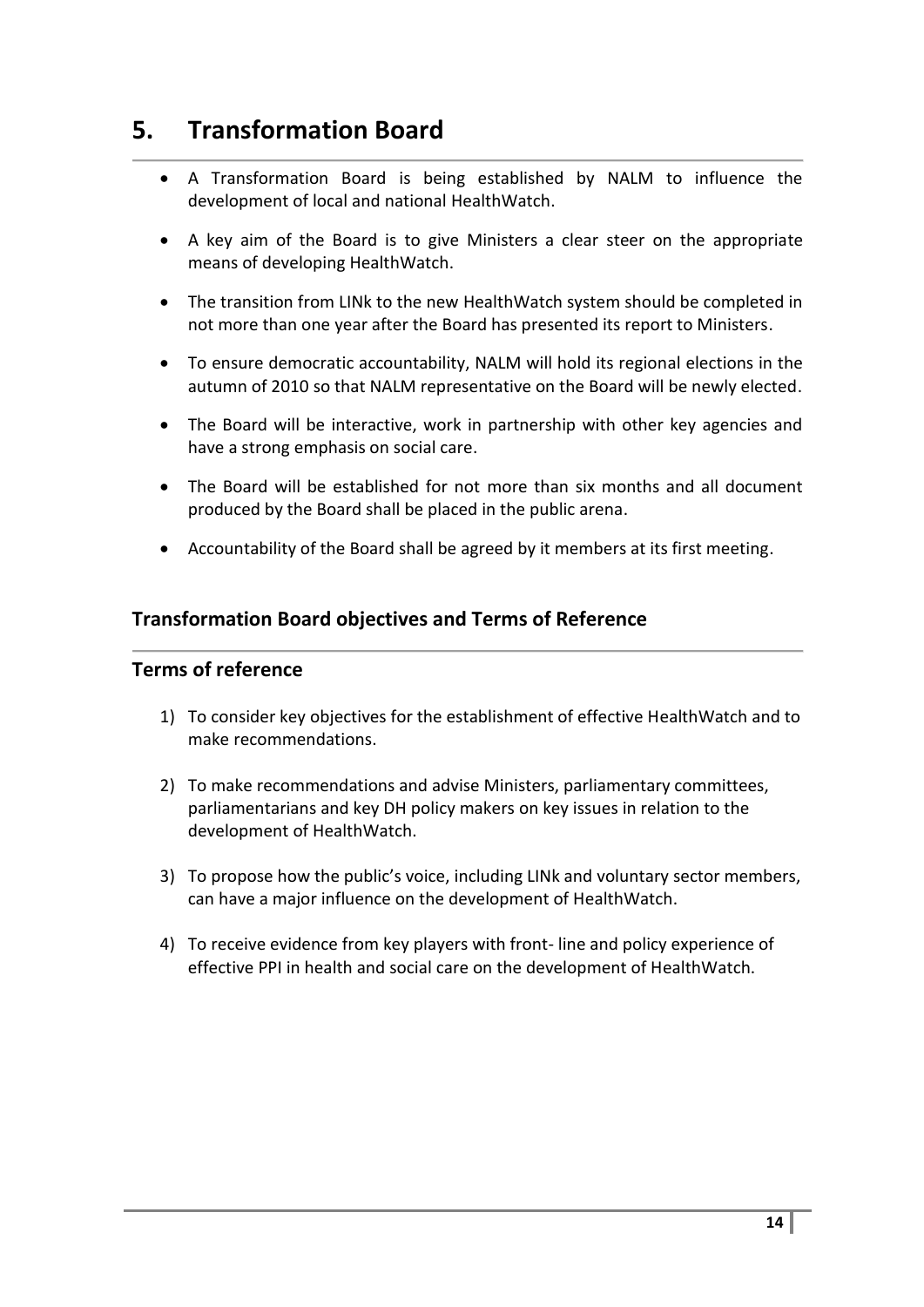# **Objectives**

#### **Governance**

1. To consider the governance, accountability and transparency arrangements for Local HealthWatch and National HealthWatch including elections to the board of National HealthWatch.

#### **Independence**

- 2. To consider arrangements and guarantees for the independence of National HealthWatch and Local HealthWatch.
- 3. To consider potential conflicts of interest in relation to the funding and accountability arrangements for HealthWatch.

#### **Powers of Local HealthWatch and National HealthWatch**

- 4. To consider what additional statutory powers will be required by Local HealthWatch to increase its effectiveness.
- 5. To consider what statutory powers will be required by National HealthWatch.

#### **Commissioning, funding and staffing of LHW**

- 6. To consider the most effective arrangements for the funding of Local HealthWatch.
- 7. To consider arrangements for the employment of Local HealthWatch support staff.

#### **Inclusion and diversity**

- 8. To consider arrangements for the supply of information about the activities of HealthWatch to communities and individual.
- 9. To consider the arrangements to ensure that HealthWatch has a proactive duty of inclusion of all communities in relation to activities and membership.

#### **Mechanisms of Influence**

- 10. To consider arrangement for Local HealthWatch to be involved in and to influence to the commissioning of services at local, regional and national levels.
- 11. To consider arrangements for National HealthWatch to raise issue of public concern and on behalf of Local HealthWatch with national health and social care bodies and their regulators
- 12. To consider circumstances in which National HealthWatch would raise issues on behalf of Local HealthWatch with Ministers and parliamentary committees.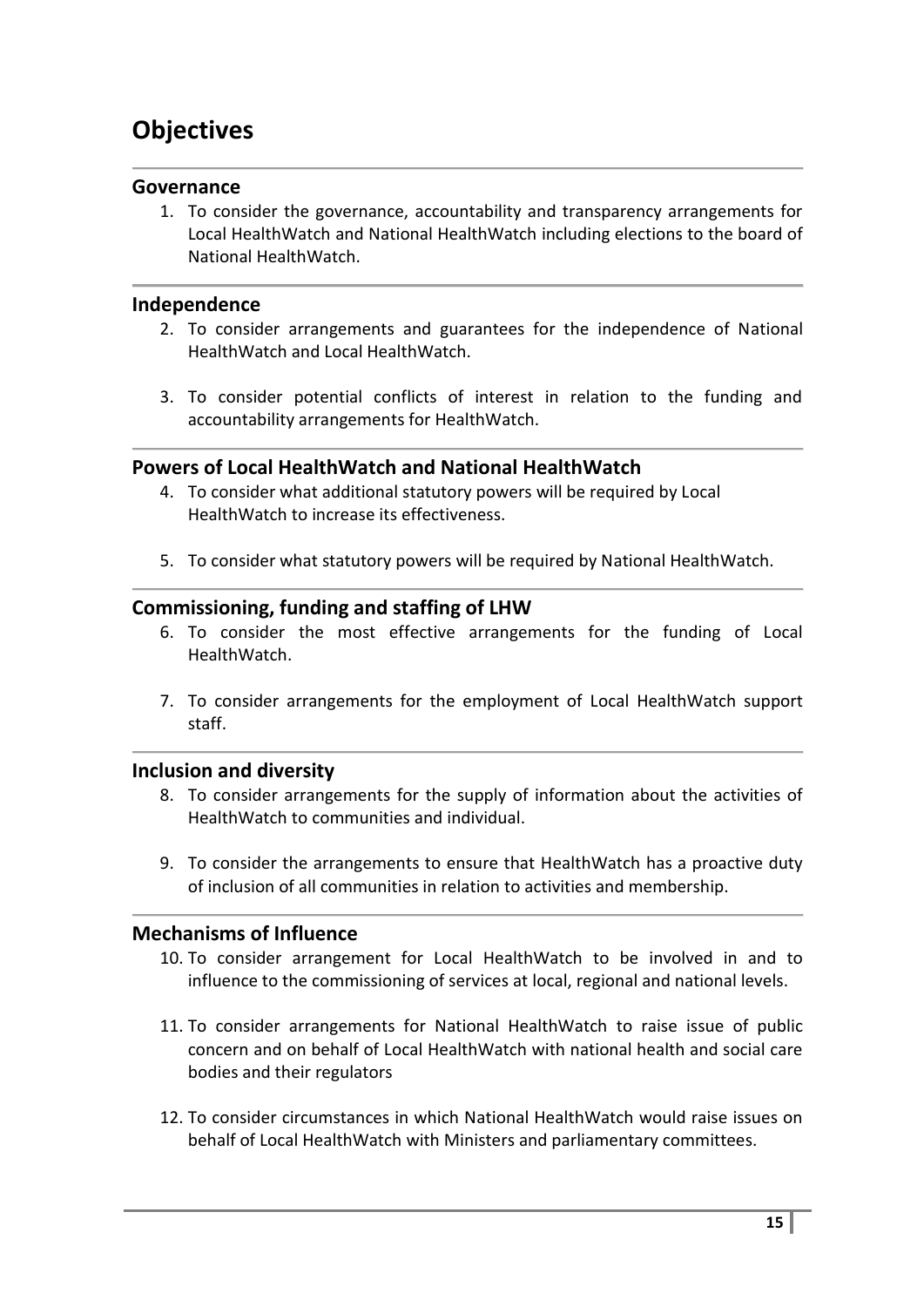13. To consider the building of relationships between NALM and National HealthWatch/Local HealthWatch.

#### **ICAS**

- 14. To consider arrangement for the integration of HealthWatch with ICAS (health advocacy).
- 15. To consider access arrangement and publicity to Local HealthWatch/ICAS

#### **National HealthWatch support for Local HealthWatch**

- 16. To consider how the effectiveness of Local HealthWatch might be enhanced and supported through NationalHealthWatch.
- 17. To consider how National HealthWatch should support Locla HealthWatch in respect of its independence and the fulfilment of its duties.
- 18. To consider support arrangements by National HealthWatch for a poorly performing Local HealthWatch.
- 19. To consider arrangements for providing arbitration in case of disputes in or between Local HealthWatch or their members.

# **Key communications**

- The Board shall ensure regular communication and consultation with all LINks to ensure that the widest possible views are represented.
- NALM shall prepare a consultation document on the findings of the Board for the agreement of LINks and voluntary sector bodies. The period of consultation would be no more than three months.
- The Board will attempt to communicate a vision of the role of HealthWatch and HealthWatch to the widest possible health and social care community and the wider public.
- The final Board report will be submitted to Health Ministers and to a Conference for LINk and voluntary sector members.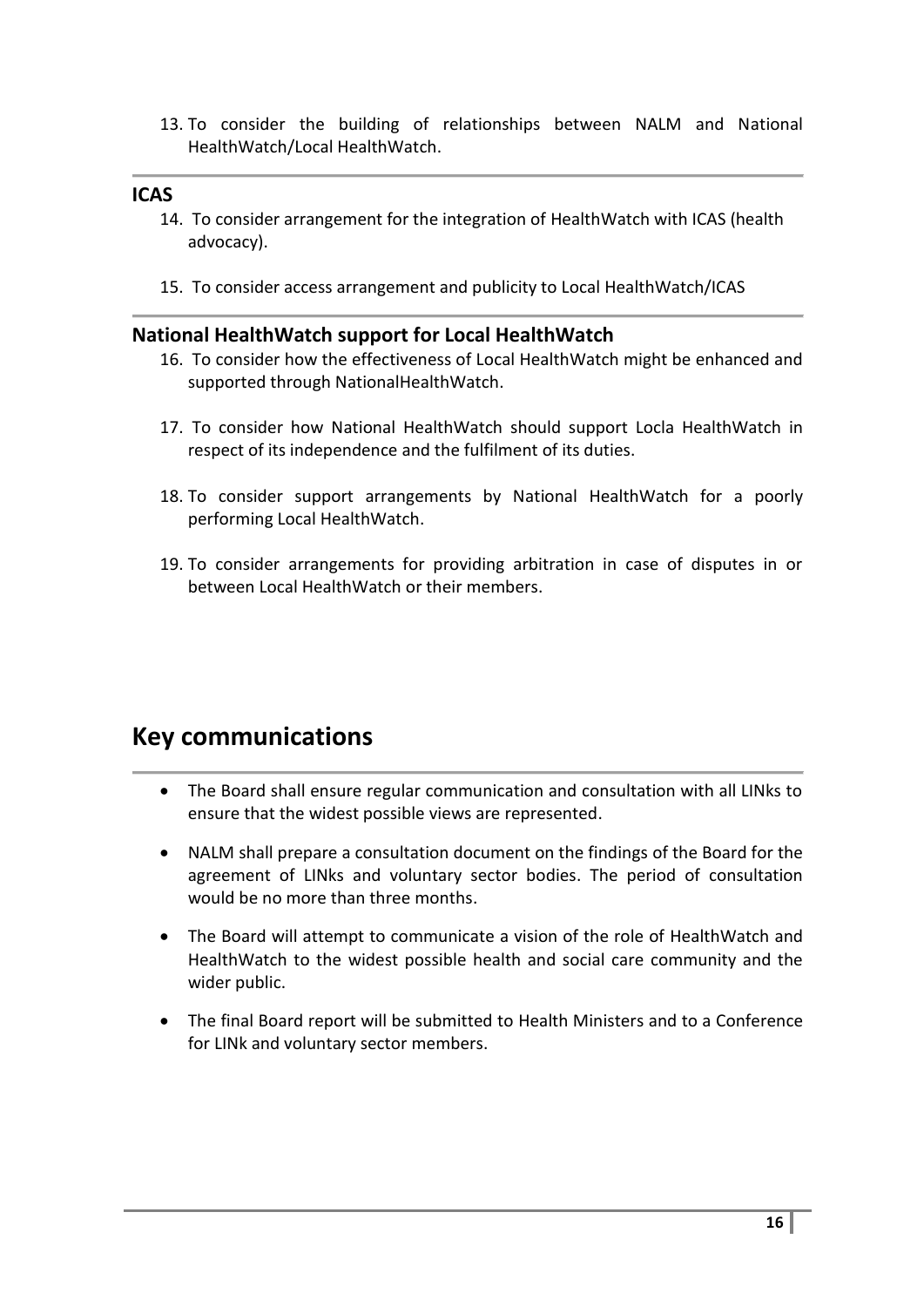# **HealthWatch will need:**

- **- Greater powers and more clout, e.g. a veto over local decisions in the health and social care economy, to ensure public involvement in all major local decisions.**
- **- Advice and support is needed to ensure successful engagement with diverse communities.**
- **- Community development work be promoted to enhance the effectiveness of HealthWatch work with communities.**
- **- More engagement of wider community/ general public e.g. through better use of media, e.g. radio and social media.**
- **- Recognition of differences in populations served by HealthWatch (e.g. large rural counties and smaller urban unitary authorities).**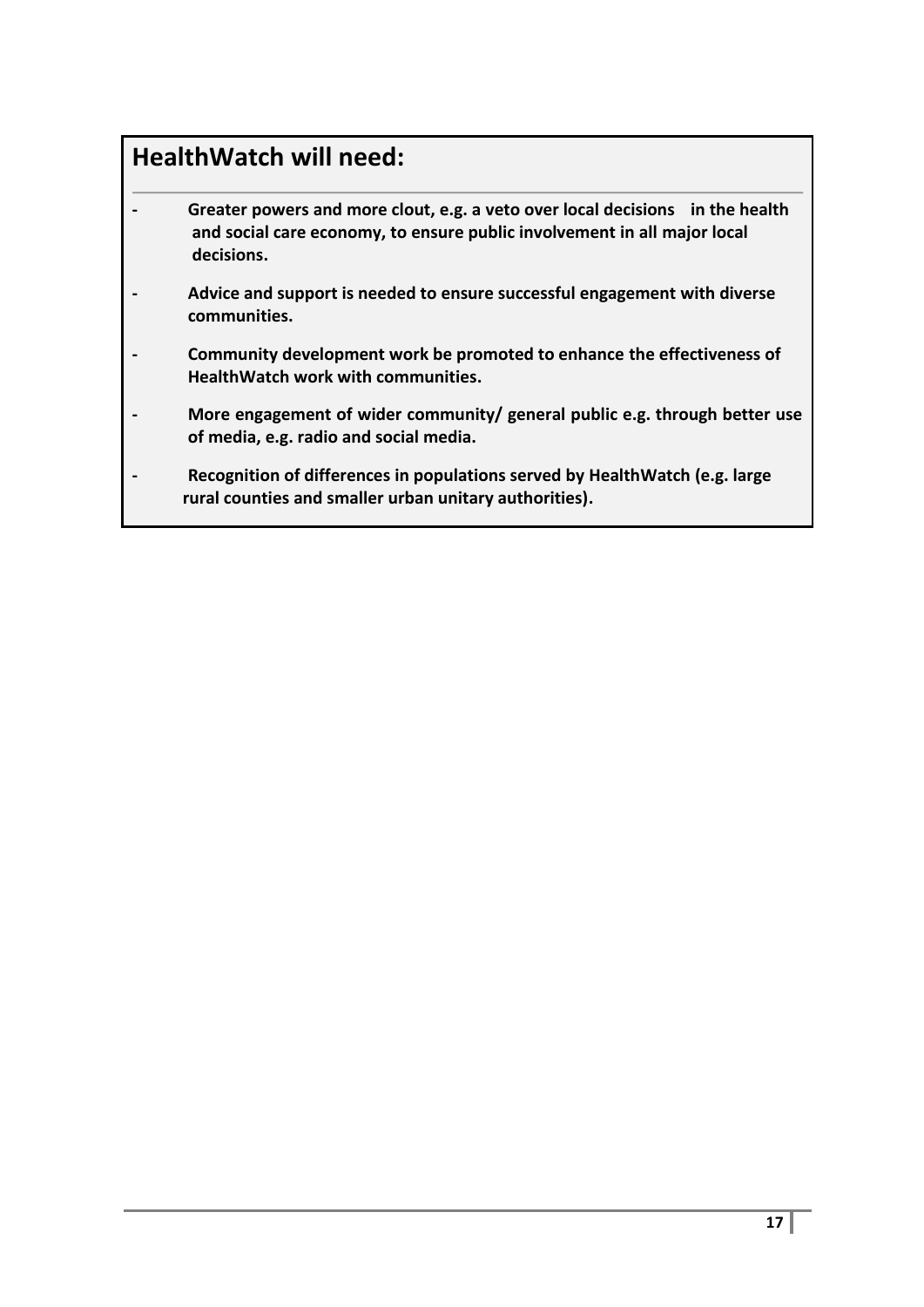## **Equity and excellence: Liberating the NHS**

The Government's Health White Paper - Extracts

#### **Patient and public voice**

- 2.24 We shall strengthen the collective voice of patients, and we will bring forward provisions in the forthcoming Health Bill to create HealthWatch England, a new independent consumer champion within the Care Quality Commission. Local Involvement Networks (LINks) will become the local HealthWatch, creating a strong local infrastructure, and we will enhance the role of Local Authorities in promoting choice and complaints advocacy, through the HealthWatch arrangements they commission.
- 2.25 We shall also look at existing mechanisms, including relevant legislation, to ensure that public engagement is fully effective in future, and that services meet the needs of neighbourhoods.
- 2.26 All sources of feedback, of which complaints are an important part, should be a central mechanism for providers to assess the quality of their services. We want to avoid the experience of Mid-Staffordshire, where patient and staff concerns were continually overlooked while systemic failure in the quality of care went unchecked. Building on existing complaints handling structures, we will strengthen arrangements for information sharing. Local HealthWatch will also have the power to recommend that poor services are investigated.

#### **The role of HealthWatch**

#### **At local level:**

- Local HealthWatch organisations will ensure that the views and feedback from patients and carers are an integral part of local commissioning across health and social care.
- Local Authorities will be able to commission Local HealthWatch (or HealthWatch England), to provide advocacy and support; helping people to access and to make choices about services and supporting individuals who want to make a complaint. In particular, they will support people who lack the means or capacity to make choices; for example, helping them choose which General Practice to register with.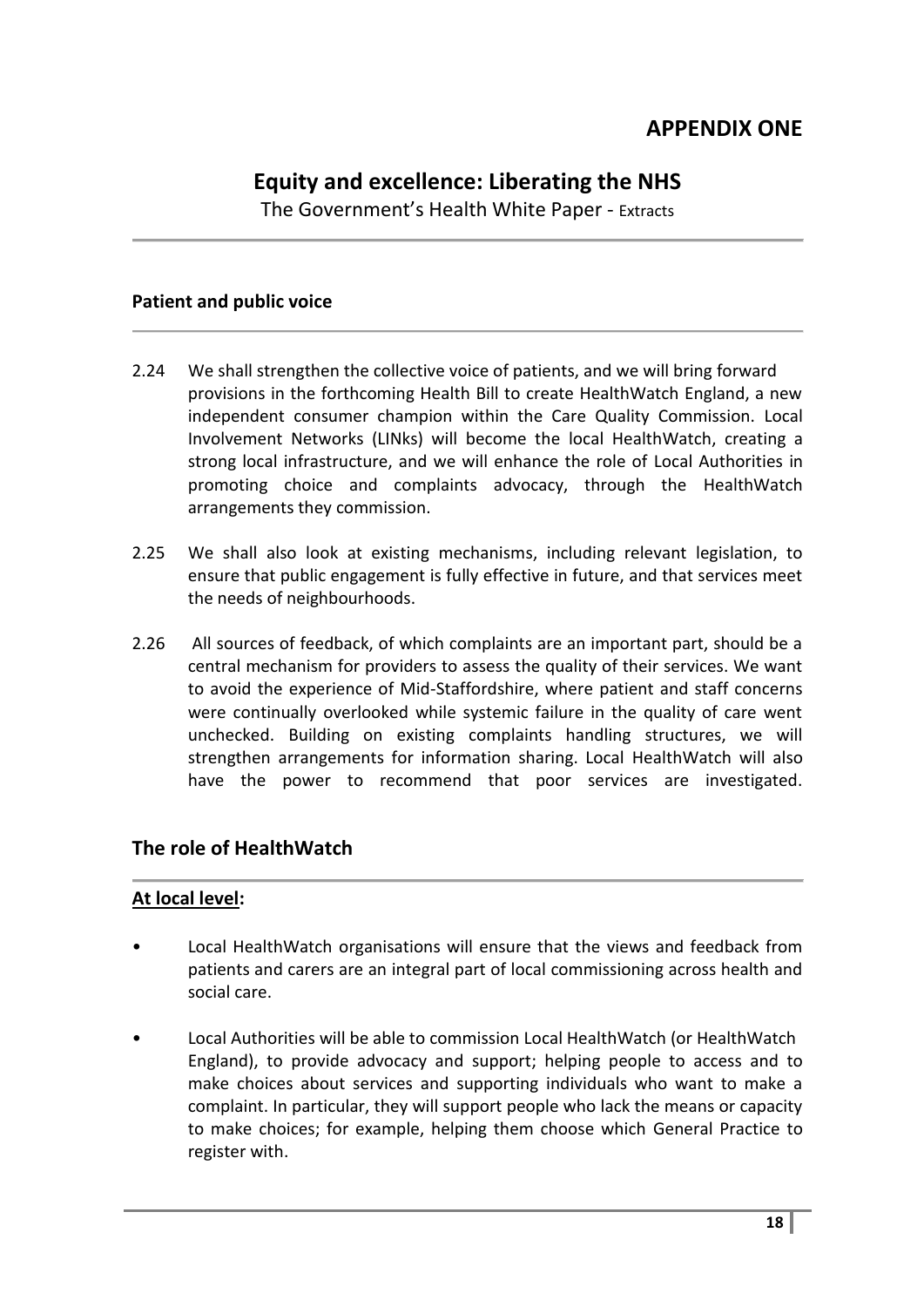- Local HealthWatch will be funded by and accountable to Local Authorities and will be involved in Local Authorities' new partnership functions – as described in Chapter 4. To reinforce local accountability, Local Authorities will be responsible for ensuring that Local HealthWatch is operating effectively, and for putting in place better arrangements if they are not.
- Local HealthWatch will provide a source of intelligence for National HealthWatch and will be able to report concerns about the quality of providers, independently of the Local Authority.

#### **At national level:**

- HealthWatch England will provide leadership, advice and support to Local HealthWatch, and will be able to provide advocacy services on their behalf if the Local Authority wishes.
- HealthWatch England will provide advice to the Health and Social Care Information Centre on the information which would be of most use to patients to facilitate their choices about their care.
- HealthWatch England will provide advice to the NHS Commissioning Board, Monitor and the Secretary of State;
- Based on information received from local HealthWatch and other sources, HealthWatch England will have powers to propose CQC investigations of poor services.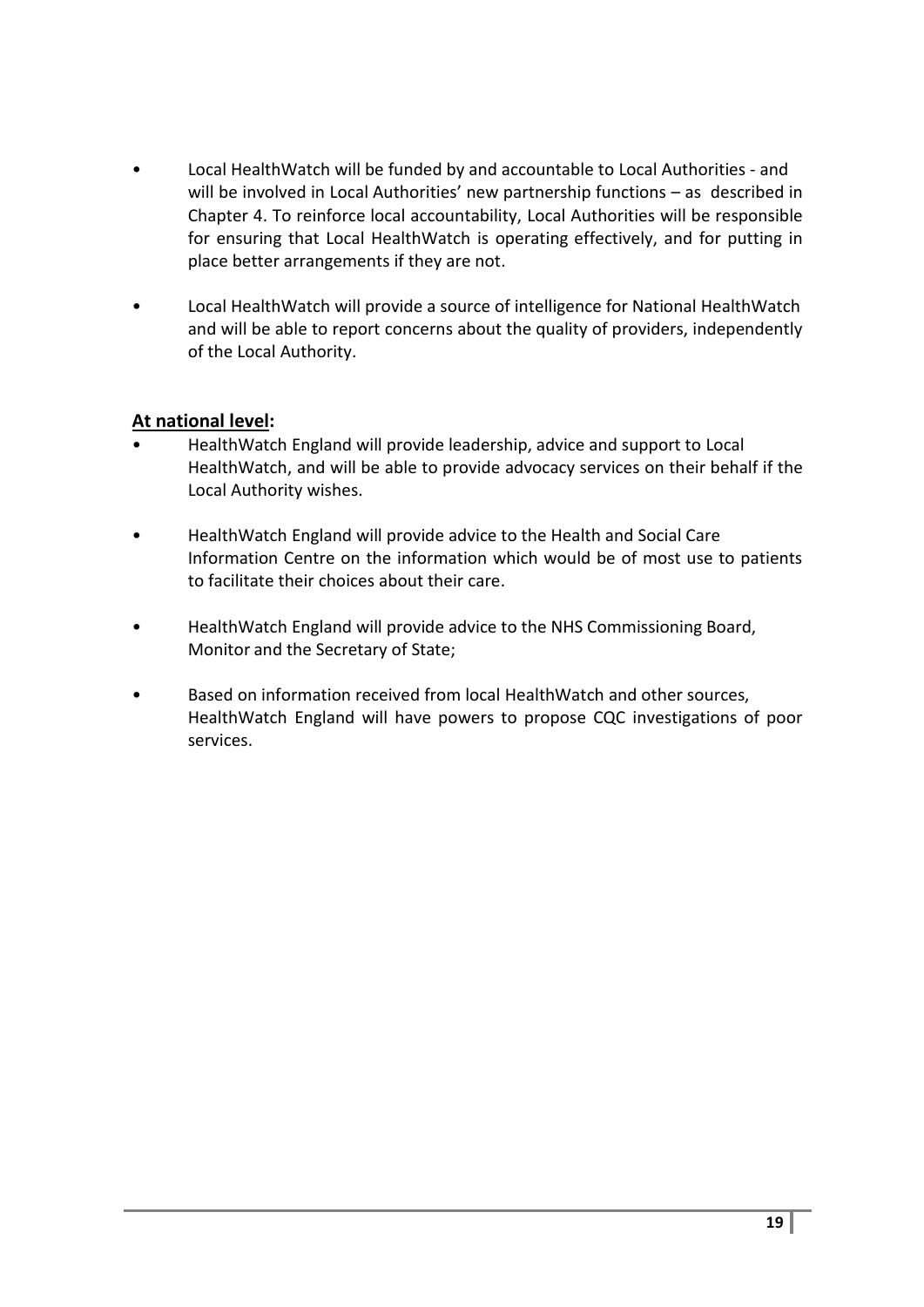## **APPENDIX TWO**

## **The Statutory Role of LINks**

The statutory role of Local Involvement Networks (LINks) is described in s221 of Local Government and Public Involvement in Health Act and the accompanying statutory regulations. Each Local Authority in England with social service responsibilities must ensure that a LINk is operating in the area of the Local Authority and must contract with a Host to provide support for the LINk.

The statutory role of the LINk is to:

- (a) Promote and support the involvement of people in the commissioning, provision and scrutiny of local health and social care services
- (b) Enable people to monitor the commissioning, provision and scrutiny of local health and social care services
- (c) Obtain the views of people about their needs for, and their experiences of, local health and social care services
- (d) In relation to the above roles, the LINks must send reports about the quality of services, and recommendations about how local care services could or ought to be improved to Local Authorities, PCTs, NHS Trusts, Foundation Trusts and other relevant commissioners and providers of health and social care, as appropriate

#### **Public Involvement Policy and the Legal Framework**

LINks are funded to monitor care services, promote involvement, improve access and quality, and to influence the commissioning of services. A key way of doing this is through the bundle of legislation and policies on PPI in health and social care. Well trained Hosts and LINk members are the key to ensuring that LINKs are able to influence local health and social care bodies effectively.

Health bodies are required to involve and consult with the public under s242 of the NHS Act 2006 (amended by the Local Government and Public Involvement in Health Act 2007).

Health and social care bodies must also comply with standards set by the Government and monitored by the Care Quality Commission – CQC (the regulators) and Strategic Health Authorities (as performance managers). The CQC will do this using 'Quality and Risk Profiles', which include all the information gathered about each care provider in relation to essential standards of quality and safety.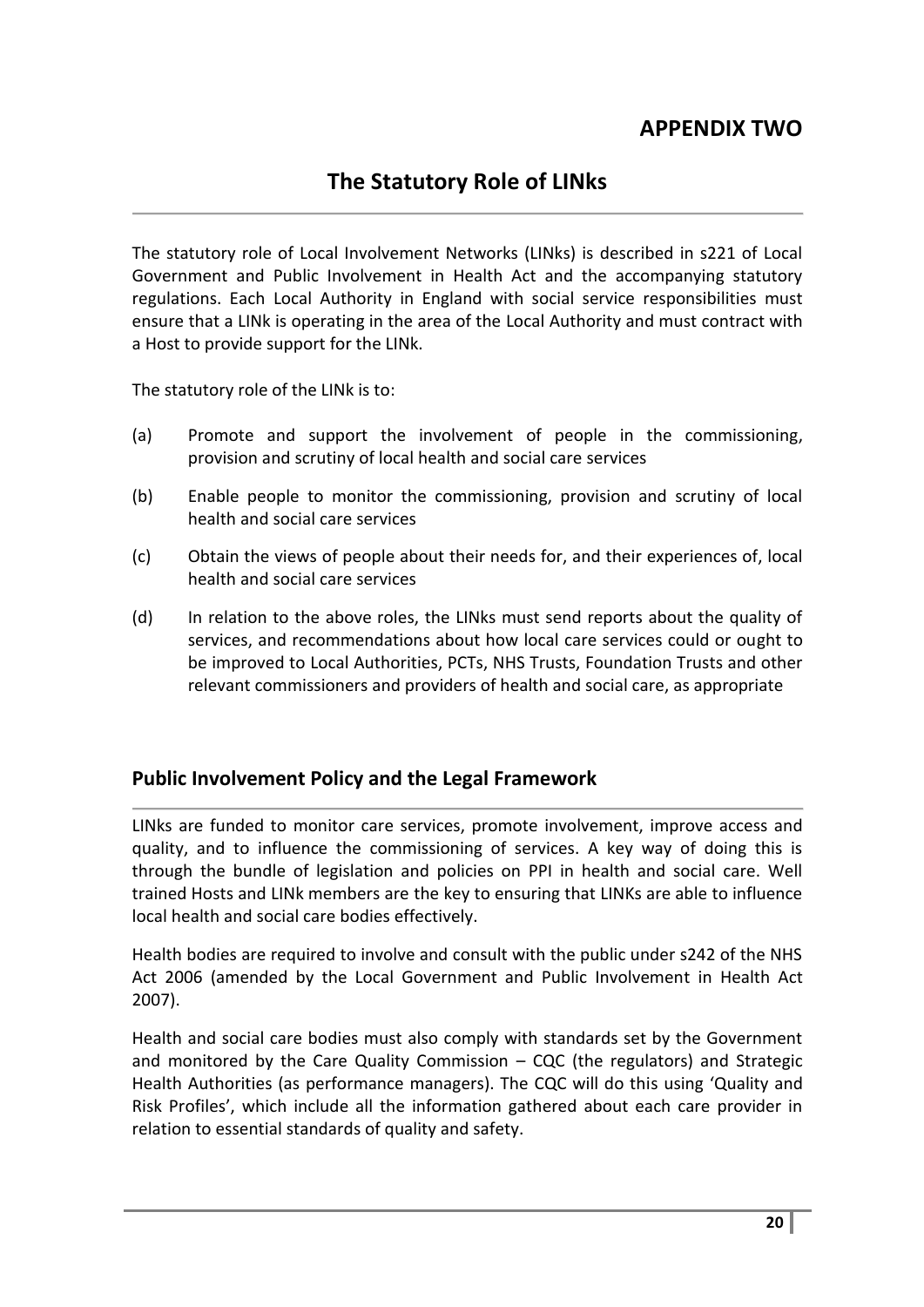These are expressed as outcomes related to the experiences of people receiving services; e.g. respecting and involving people who use services.

Real Involvement (Department of Health 2008) recommends health bodies to:

- Seek people's views and taken them into account when making a decision about the service
- Carry out any research, consultation or other discussions with patients, local organisations, the LINks and other local people
- Demonstrate proper consideration of evidence derived from users of the service or the clinicians running the service, when NHS managers make decisions to vary or change these services
- Provide information to show that any closure decision was properly made in accordance with duties under the Act or duties in relation to CQC standards
- Have representatives on committees and steering groups, co-designing services directly with people and delegating activities to users and community representatives where appropriate.

PCTs have additional duties under World Class Commissioning Competency 3, to engage with the public and patients, and to proactively seek and build continuous and meaningful engagement with them, in order to shape services and improve health. PCTs must ensure the public is involved in decisions about the allocation of public funds on behalf of patients and communities, so that services reflect the needs, priorities and aspirations of the local population.

Proactively, engaging with LINKs is fundamental to the success of PCTs in seeking out the views and experiences of the public, patients, their carers and other stakeholders especially those least able to act as advocates for themselves.

LINks also have a specific duty to raise issues of concern with the relevant Overview and Scrutiny Committee. Where local NHS bodies have under consideration any proposal for a substantial development of the health service in the area of a Local Authority, they must consult the Overview and Scrutiny Committee of that Authority.

If the Overview and Scrutiny Committee is not satisfied that consultation on a proposal to close or vary services has been adequate, it may report the matter to the Secretary of State in writing, who may require the PCT concerned to carry out further consultation, with the Overview and Scrutiny Committee.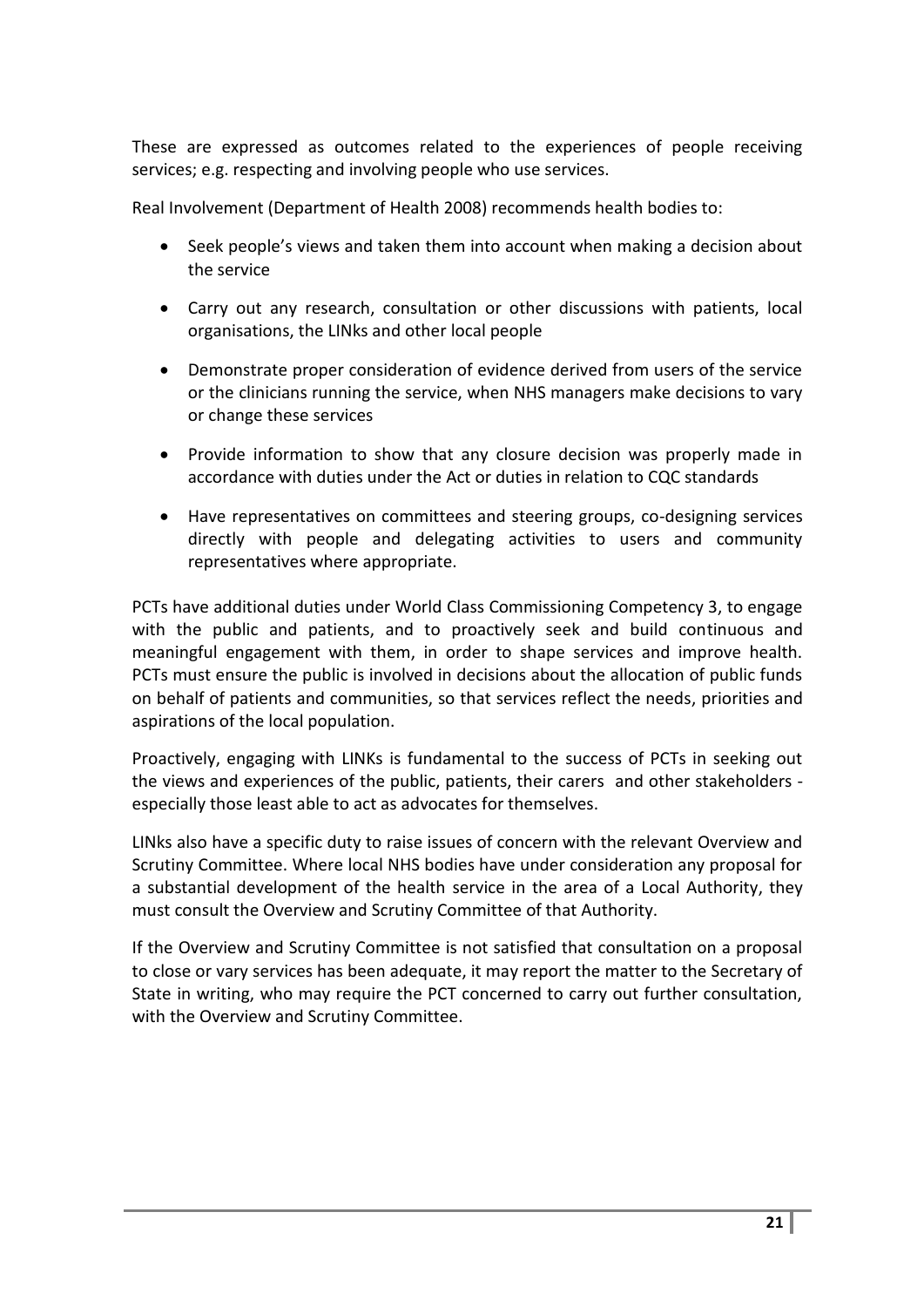## **APPENDIX THREE**

# **The NHS Constitution**

The NHS Constitution underlines the fact that public and user involvement should be part of the fabric of the NHS, by setting out a right for people to be involved. It says:

 "You have the right to be involved, directly or through representatives, in the planning of healthcare services, in the development and consideration of proposals for changes in the way those services are provided, and in decisions to be made affecting the operation of those services."

#### **APPENDIX FOUR**

# **The lessons of the Transitional Advisory Board (TAB) for Department of Health involvement of stakeholders.**

#### **Background**

The TAB was set up by Hazel Blears to involve a range of stakeholders in advising the DH on the new patient and public involvement mechanisms. With 15 members it included equal numbers of participants from CHCs, voluntary sector, local government and the DH/health. Each constituency was asked to put forward its own nominees. It was Chaired by one of the 'patient and citizen' representatives on the Modernisation Board and supported by an independent project manager. The work began in February 2002 and ended in December. This short report is based on a discussion at the last meeting on 4th December. Both TAB and DH officials present for the discussion deemed the TAB to have been a success but it could have been better and easier.

We hope these points may be useful for similar exercises in the future.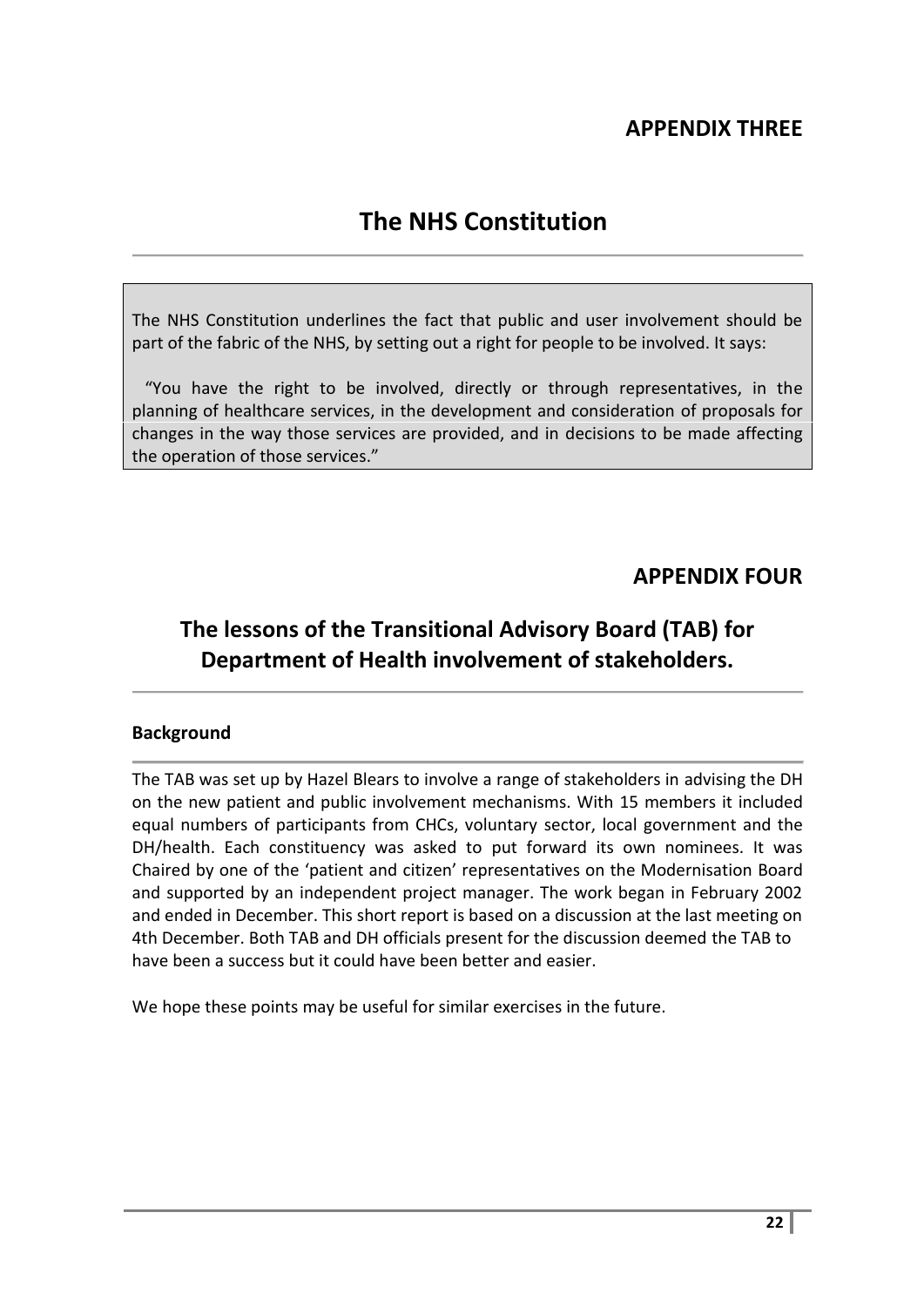#### **The lessons of the TAB for future stakeholder involvement.**

- Make the terms of reference clear and separate change management issues from future visioning issues.
- Establish and maintain a clear link with a senior DH sponsor in this case the Minister.
- Use independent project management, but working alongside the DH, and have an independent chair. Ensure that the selection process of members does not question the credibility and independence of the group.
- Dedicate DH staff to the process effective consultation is a significant investment, but, if got right, has a substantial return.
- Open and transparent communication especially around areas of uncertainty and ambiguity. The use of a larger reference group as a point of communication and consultation appears to be a good idea.
- Trust the group, make sure it is aware of important decisions made elsewhere which may affect its work and use it to address difficult as well as easy questions.
- If a group is formed to advise on transition reassess whether you still need it once the body to which the transition is being managed forms.
- Be very clear about the resource envelopes, or lack of relevance of them, right at the start.

#### **What went well?**

- The idea of a fixed term **independent mixed stakeholder group:** the group was able to debate difficult issues, make recommendations on options and enrich the policy making process.
- **Communication.** Early on the TAB made a commitment to operate in an open and transparent way with minutes, an update and all reports placed on an open website. This appears to have been widely welcomed by many with an interest in the issues under discussion. The website became one of the main sources of credible information at a time of change, when the DH was not necessarily trusted. It was however also used to convey updates on DH policy making.
- **The use an external reference group** made up of approximately 100 stakeholders from the 3 constituencies – to debate contentious issues.
- Having an **independent project manager**, funded by the DH, and an independent voluntary sector chair.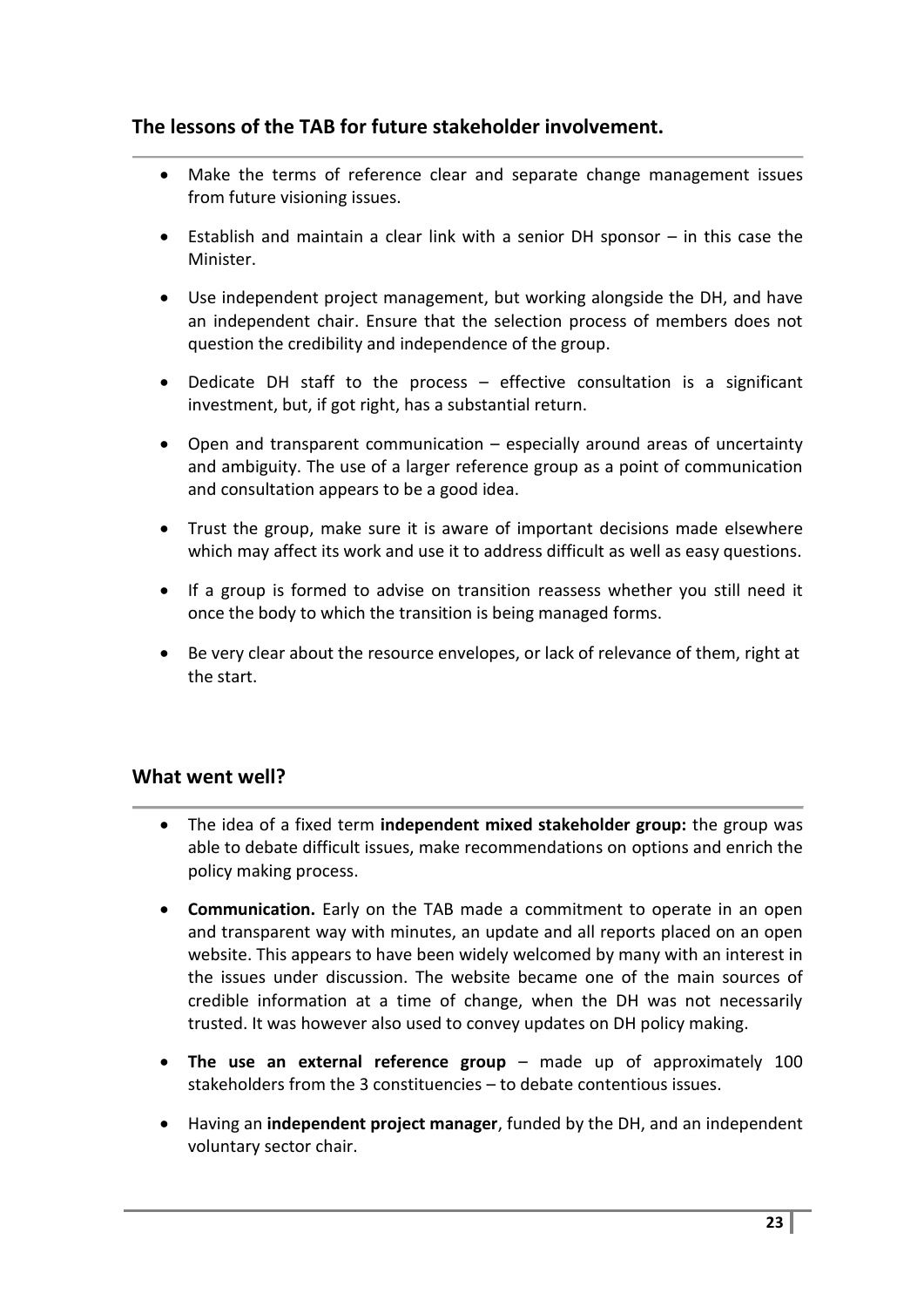- The use of **sub groups** of the 15 to discuss more detailed areas of work, which also enabled a wider group of stakeholders to make a contribution.
- The Department of Health's commitment to meet participants' **travel and incidental expenses.**

#### **What could have been better ...**

- **The remit of the group.** The issues under discussion were a mix of advice on the transition and advice on what the new arrangements might be. At times the former inevitably affected discussions on the latter. It may have been more productive for the Department to use the group just to help shape the new proposals, using a different group, or direct negotiation, to address issues that affected some members of the TAB very directly.
- **The DH often appeared not to trust the group during the process**. It often seemed that decisions were being made which would affect our deliberations but we were not told, or we were given only half the story.
- The brief led us to debate **structure before function** at times.
- At times we were **too inward looking** and we think that more effort should have been made to increase **diversity** amongst the group and those consulted.
- **Lack of transparency** about how the members were chosen which could have questioned our credibility – although we think the working methods chosen (see above) helped to preclude potential criticism.
- **Connecting interrelated Department of Health's reference groups –** it was not always apparent whether an invitation to join a reference group was related to the individual's membership of the TAB or offered in a personal capacity. Equally the reporting mechanisms from those reference groups back to the TAB were not always clear.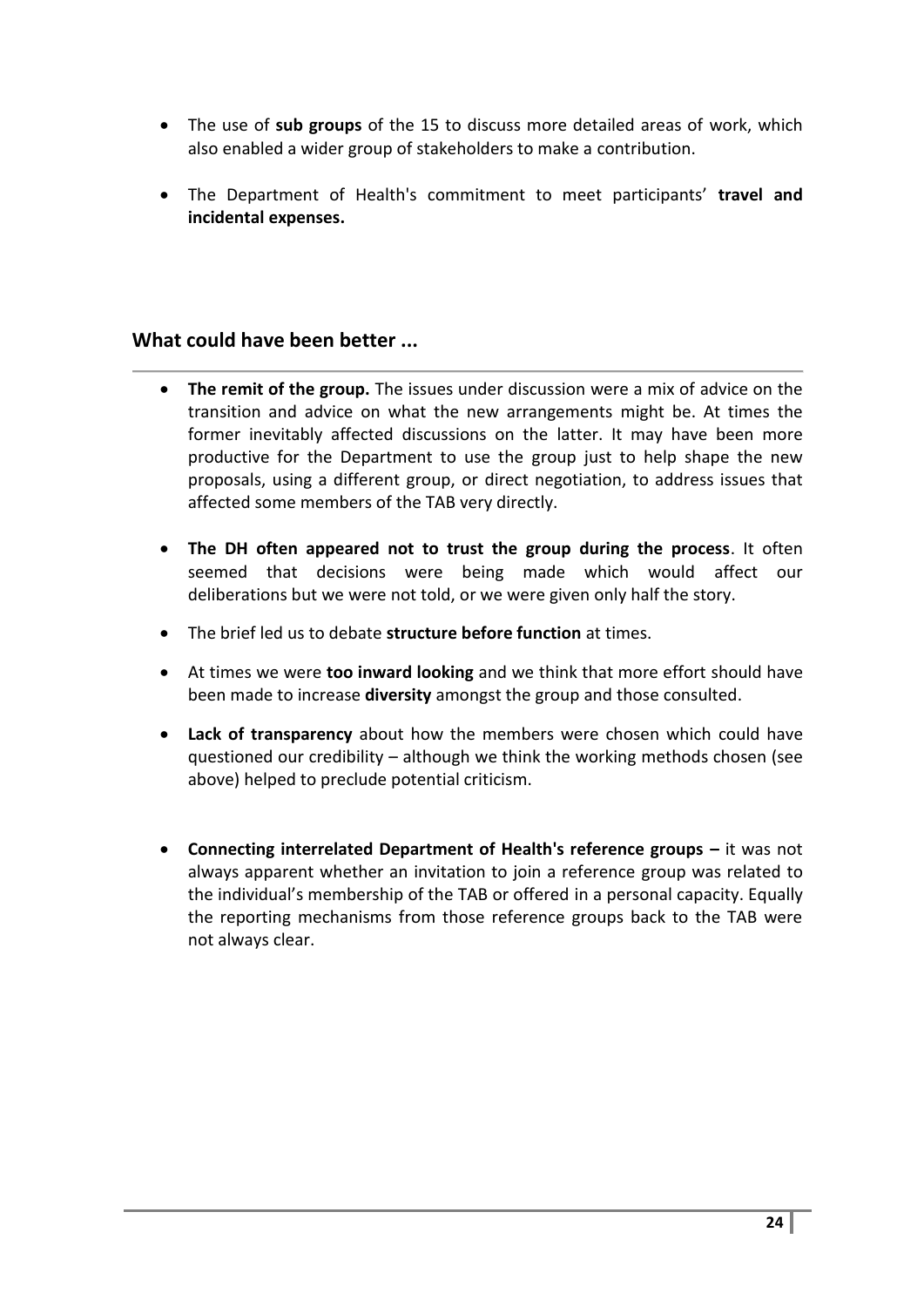#### **CHCs, PPIFs and LINks – Lessons from History A brief comparison of patient representative bodies**

#### **Community Health Councils (CHCs)**

Community Health Councils (CHCs) were the established body for patient representation from 1974-2003. They were established within the NHS structure by Regional Health Authorities or later on by one Health Authority in each region. CHCs had a Board style membership structure (the "Council") of between 18- 30 members from Local Authorities, voluntary organisations and the public, according to proportions laid down in Regulations. CHCs dealt with the NHS only and were based on health authority boundaries.

CHC staff was employed on permanent NHS contracts to run the CHC in premises owned or rented by the NHS. They had a statutory role in monitoring local NHS services and in taking up patient and public issues regarding NHS hospitals and primary care services. Most CHCs from the early days assisted individuals with complex NHS complaints although this was not a statutory role and CHCs were not given any additional funding for this.

#### **Patient and Public Involvement Forums (PPIFs)**

PPIFs were set up to replace CHCs and lasted from 2003-2008. A national quango, the Commission for Patient and Public Involvement in Health (CPPIH) was established to give a national voice to PPIFs and to support them with information and training. The CPPIH contracted with a wide range of charitable and voluntary service organisations to support PPIFs locally. These were known as FSOs (Forum Support Organisations) and they provided premises and administrative services for each Patients' Forum.

PPIF members were volunteers from the public and the number on a Forum varied from 5 to 20. PPIFs undertook the work of gathering views and representing the patient and the public view locally.

#### **Local Involvement Networks (LINks)**

Legislation passed in 2007 required Local Authorities to make arrangements for the provision of LINks to provide public and patient representation in health and social care. LINks replaced PPIFs but have a wider remit, which includes monitoring and involvement in social care. LINks are funded through non-ringfenced budgets via Local Authorities.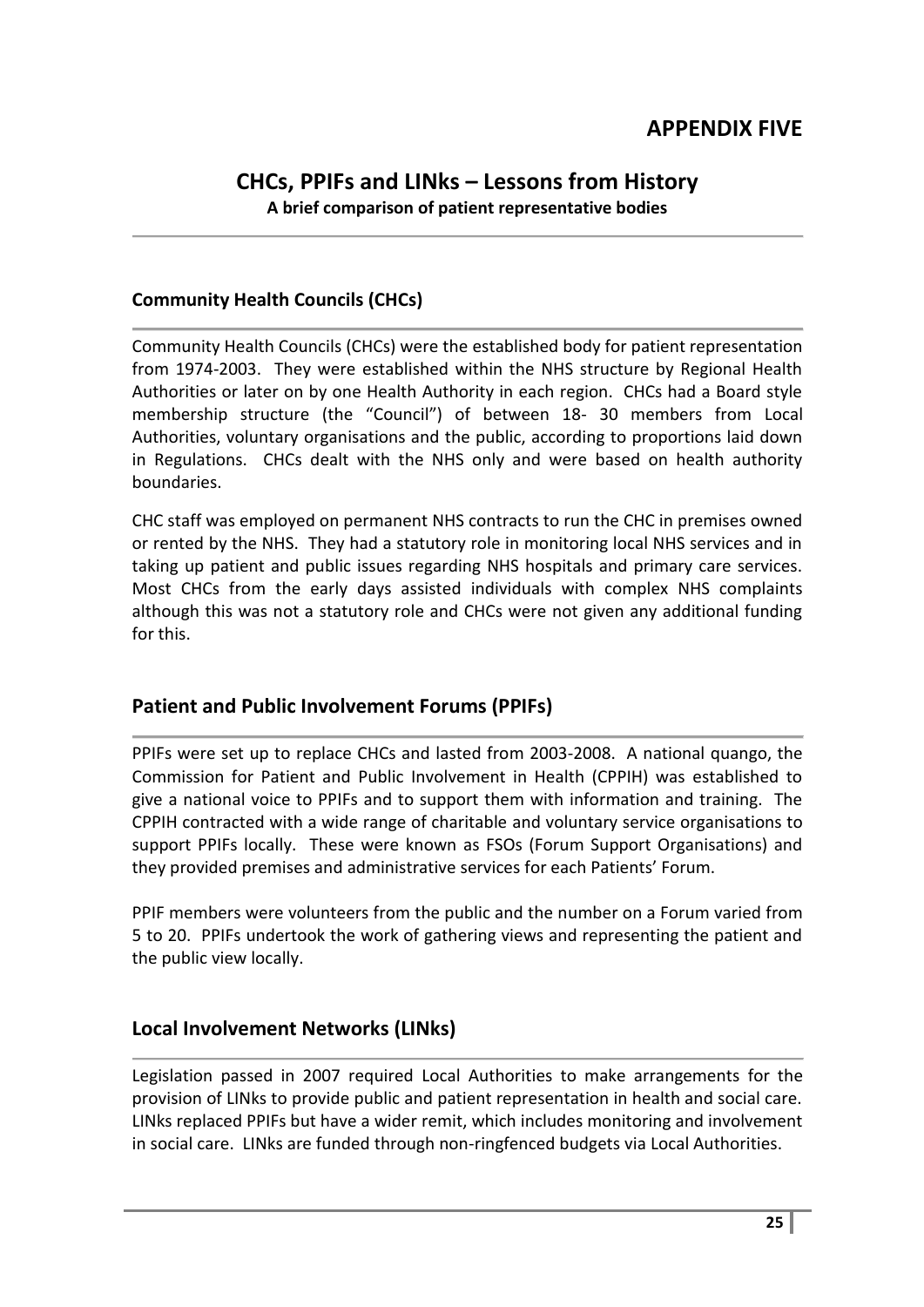The Department of Communities and Local Government (DCLG) allocated funding for LINks for 3 years (2008/9 to 2010/11) through the Area Based Grant given to each Local Authority. The funds are allocated to enable each Local Authority to commission a Host organisation to support the LINk in its area.

The commissioning of a Host organisation by the LA, is intended to enable the Host to employ LINk Support Staff to assist the volunteers to engage with patients and the public in health and social services. The LINks remit is to monitor all publicly funded services in the Local Authority area, including services provided by Hospital Trusts, Foundation Trusts, PCTs, GPs, dentists, pharmacists and other independent providers. LINk's expenditure must be declared in the LINk Annual Report and the LA Annual Accounts. Local Authorities have a statutory duty to monitor the contracts made with Host organisations.

*There follows a rough and subjective comparison of the 3 bodies based on my personal experience as a CHC Chief Officer, PPIF volunteer and LINK Chair. Others will no doubt have their own views but I hope this contributes to the debate.*

|                          | <b>CHCs</b>                                                                                                                                                          | <b>PPIFs</b>                                                                                      | <b>LINKs</b>                                                                                                                                           |
|--------------------------|----------------------------------------------------------------------------------------------------------------------------------------------------------------------|---------------------------------------------------------------------------------------------------|--------------------------------------------------------------------------------------------------------------------------------------------------------|
| <b>Establishing Body</b> | RHA/RO/HA                                                                                                                                                            | <b>CPPIH</b>                                                                                      | LA                                                                                                                                                     |
| <b>Funding</b>           | DH regional<br>allocations                                                                                                                                           | DH allocation to<br><b>CPPIH</b>                                                                  | LA area based grant                                                                                                                                    |
| <b>Support Staff</b>     | <b>Employed by NHS</b>                                                                                                                                               | Employed by FSO or<br>by default directly<br>by CPPIH.                                            | <b>Employed by Host</b>                                                                                                                                |
| <b>Premises</b>          | Supplied by<br>establishing body.<br>Were mostly central<br>to locality and<br>accessible to public.                                                                 | Supplied by FSO.<br>Wide variety of<br>premises mostly not<br>accessible to public.               | Supplied by Host.<br>Wide variety of<br>premises mostly not<br>accessible to public                                                                    |
| <b>Membership</b>        | 18-30 all selected.<br>Half places for Local<br>Authorities, one<br>third for voluntary<br>groups, one sixth<br>for public but<br>appointed by<br>establishing body. | Up to 20.<br>All volunteers from<br>public but<br>appointed by<br>FSO/CPPIH.                      | Open to all members<br>of public.<br>Most LINks have a<br>Governing Body or<br>Committee elected by<br>the membership.                                 |
| <b>Main Functions</b>    | Monitor and review<br>commissioning,<br>provision and<br>quality of NHS<br>services in the area.                                                                     | <b>Monitor services</b><br>provided or<br>commissioned by<br>matching PCT or<br><b>NHS Trust.</b> | Promote and support<br>the involvement of<br>people in the<br>commissioning,<br>provision and scrutiny<br>of local health and<br>social care services. |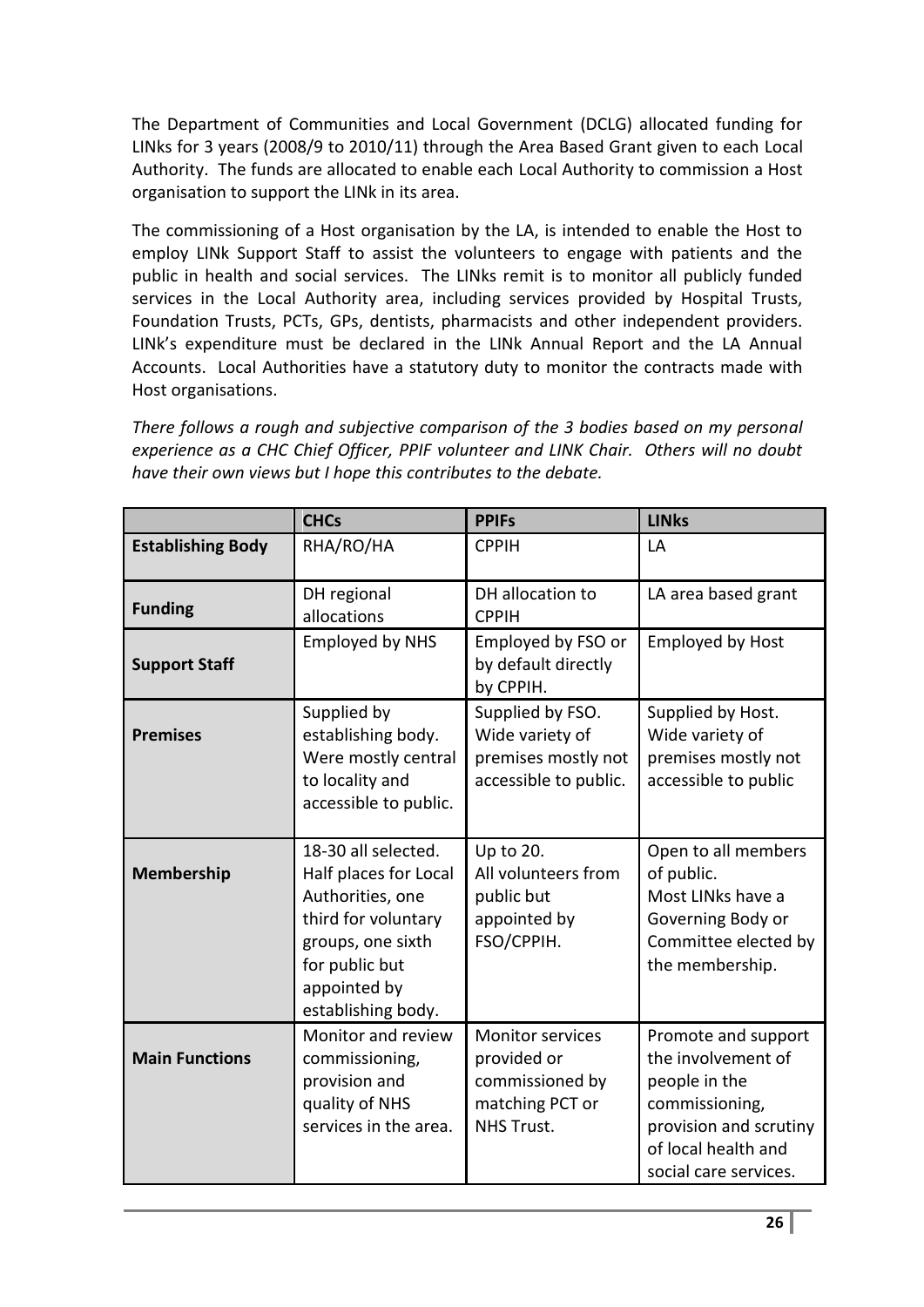|                         | <b>CHCs</b>                                                                                                                                                                                                                         | <b>PPIFs</b>                                                                                                                                                                                | <b>LINKs</b>                                                                                                                                                                               |
|-------------------------|-------------------------------------------------------------------------------------------------------------------------------------------------------------------------------------------------------------------------------------|---------------------------------------------------------------------------------------------------------------------------------------------------------------------------------------------|--------------------------------------------------------------------------------------------------------------------------------------------------------------------------------------------|
| <b>Rights</b>           | <b>Visit NHS services</b><br>(not primary care<br>contractors).<br>To information on<br>local NHS.<br>To be consulted and<br>if necessary appeal<br>against substantial<br>changes or closures<br>of services.<br>Publish an Annual | <b>Visit NHS services</b><br>including primary<br>care contractors.<br>To information on<br>matching Trust or<br>PCT.<br><b>Publish Annual</b>                                              | <b>Enter and view NHS</b><br>and social care<br>services including<br>primary care<br>contractors.<br>To information on<br>local NHS and social<br>care services.<br><b>Publish Annual</b> |
| <b>Duties</b>           | Report.<br>Meet annually with<br>matching health<br>authority.                                                                                                                                                                      | Report.                                                                                                                                                                                     | Report.                                                                                                                                                                                    |
| Independent?            | Surprisingly yes<br>despite establishing<br>arrangements.                                                                                                                                                                           | Yes but members<br>severely<br>constrained by<br>CPPIH and FSO<br>policies and<br>'templates'.                                                                                              | Yes but some Hosts<br>over-manage the<br>members.                                                                                                                                          |
| Accountable?            | To NHS but not to<br>local community.                                                                                                                                                                                               | Almost none.                                                                                                                                                                                | Yes to local<br>community but LINk<br>can decide how.                                                                                                                                      |
| <b>Regional support</b> | CHCs set up<br>informal Regional<br>Associations to<br>discuss common<br>issues.<br>Lot of Regional<br>support to Chief<br>Officers through<br>regular meetings<br>with RHA.                                                        | CPPIH had regional<br>offices which held<br>occasional training<br>events for PPIF<br>members.                                                                                              | No regional support<br>other than the odd<br>meeting through CSIP.                                                                                                                         |
| <b>National support</b> | <b>Association of CHCs</b><br>in England and<br>Wales (ACHCEW)<br>established by<br>Regulations to<br>provide training,<br>legal advice and a<br>national voice for<br>CHCs. Funded by DH<br>and CHC<br>subscriptions.              | <b>CPPIH nationally</b><br>issued a Newsletter<br>and organised PPIFs<br>to take part in a<br>series of national<br>$reviews -$<br>Bugwatch,<br>Foodwatch,<br>Carewatch,<br>Dentistrywatch. | Very little 'official'<br>support to LINks<br>other than the LINks<br>Exchange web site.<br><b>NALM</b> provides<br>information and news<br>to LINks without any<br>funding.               |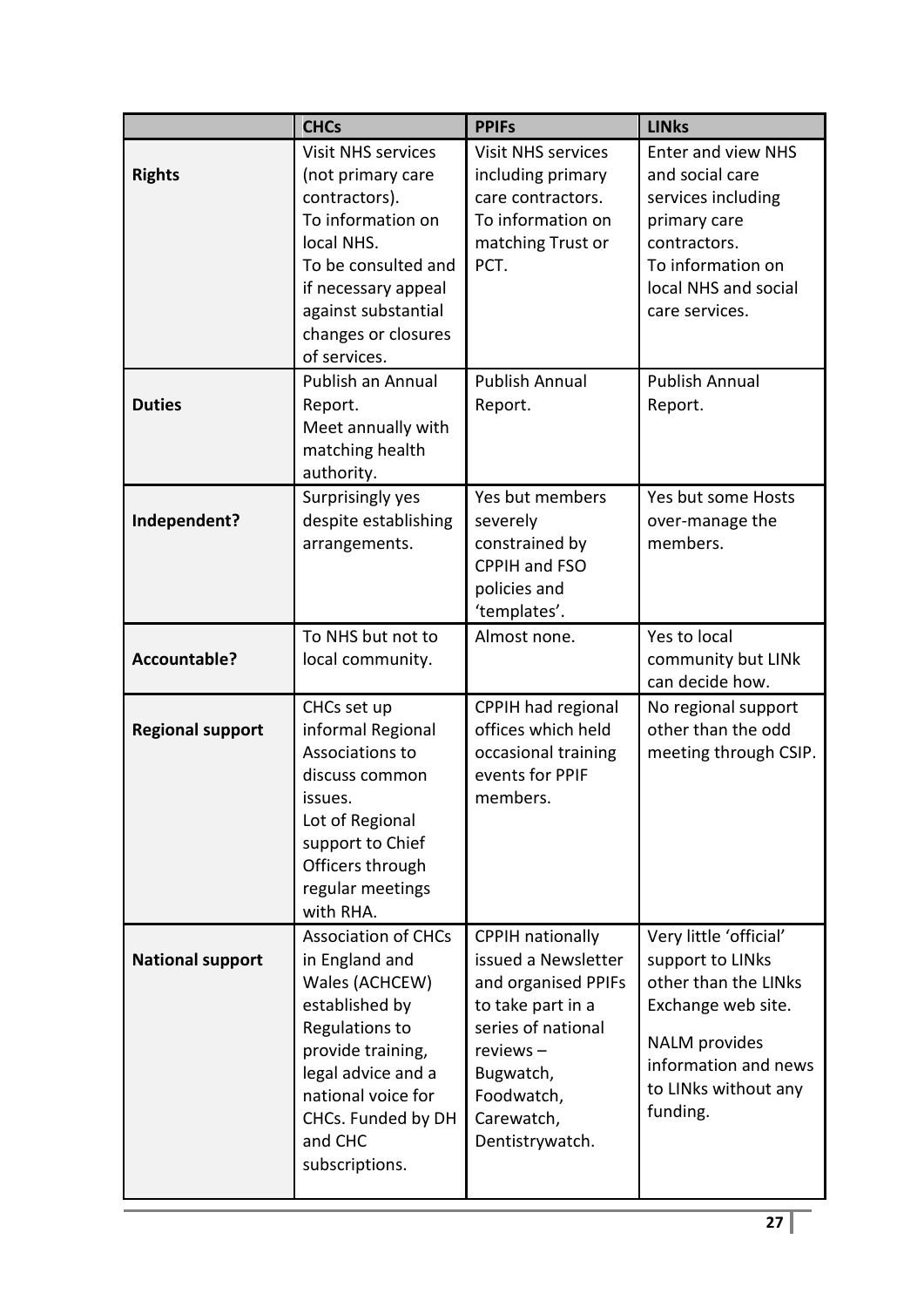| <b>CHCs</b>                                                                                                                                                                                                                                                                  | <b>CONs</b>                                                                                                                                                                                                                                                                                                                                                                                                                                                                                                                                                                                                                                                                       |
|------------------------------------------------------------------------------------------------------------------------------------------------------------------------------------------------------------------------------------------------------------------------------|-----------------------------------------------------------------------------------------------------------------------------------------------------------------------------------------------------------------------------------------------------------------------------------------------------------------------------------------------------------------------------------------------------------------------------------------------------------------------------------------------------------------------------------------------------------------------------------------------------------------------------------------------------------------------------------|
| <b>PROs</b>                                                                                                                                                                                                                                                                  | $CHCs -$                                                                                                                                                                                                                                                                                                                                                                                                                                                                                                                                                                                                                                                                          |
| Most had shop-front premises.<br>Provided complaints advice/advocacy.<br>Overview of NHS in an area.<br>Clear budget and Chief Officer<br>accountable for it.<br>Brilliant national support from<br>ACHCEW.<br>Staff tended to stay and build up<br>knowledge and expertise. | Not social care.<br>No rights to visit primary care<br>contractors.<br>Complaints work not part of statutory<br>$\bullet$<br>remit and very staff time intensive.<br>Not funded for complaints work.<br>$\bullet$<br>Lot of staff time spent managing<br>premises, supplies, budget, etc<br>Few opportunities for interested<br>members of the public to get actively<br>involved.<br>No financial information to members<br>and they had little budgetary control.<br>Some LA places not taken up or with<br>little commitment to the CHC.                                                                                                                                       |
| <b>PPIFs</b>                                                                                                                                                                                                                                                                 | <b>CONs</b>                                                                                                                                                                                                                                                                                                                                                                                                                                                                                                                                                                                                                                                                       |
| <b>PROs</b>                                                                                                                                                                                                                                                                  | <b>PPIFs</b>                                                                                                                                                                                                                                                                                                                                                                                                                                                                                                                                                                                                                                                                      |
| Rights to visit primary care<br>contractors.<br>CPPIH set up Knowledge management<br>System to share good practice.                                                                                                                                                          | CPPIH top-sliced a lot of funding for<br>central and regional offices, army of<br>highly-paid staff, etc.<br>Little practical support to PPIFs on the<br>ground.<br>Fragmented structure made co-<br>operation between PPIFs difficult.<br>Matched a Trust or PCT so very narrow<br>focus with no overview.<br>Staff accountable to FSOs for every<br>paper clip.<br>Staff had little independence or<br>discretion in how to support PPIFs.<br>No advantages to PPIFs of FSOs being in<br>voluntary sector as they operated PPIFs<br>in silos.<br>No financial information to members<br>and they had little budgetary control.<br>"Commissioners" invisible and<br>ineffective. |